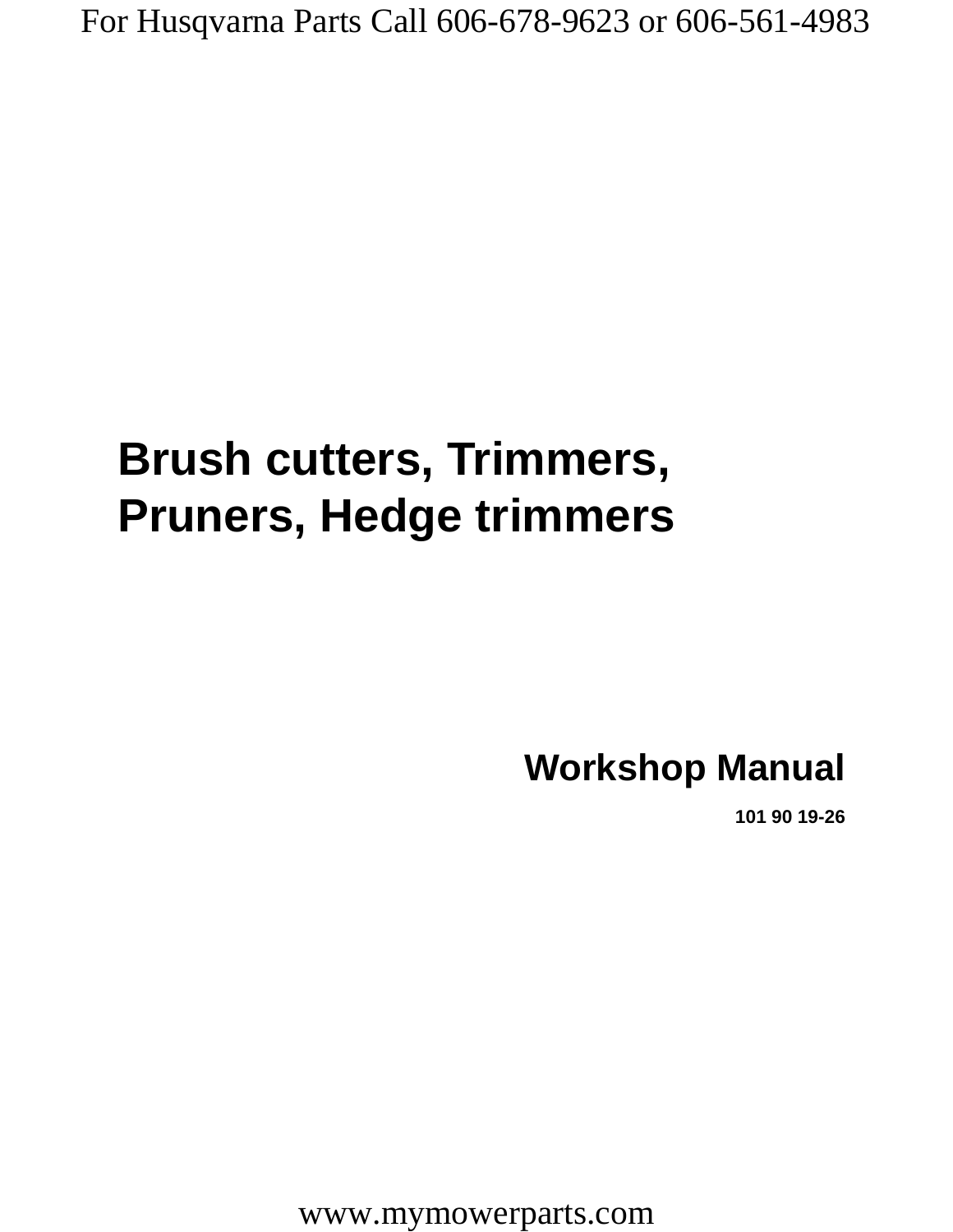# **Workshop Manual Brush cutters, Trimmers, Pruners, Hedge trimmers**

# **Supplement for models 322, 325**

# **List of Contents**

|                             | 11 |
|-----------------------------|----|
|                             | 19 |
|                             | 23 |
|                             | 27 |
| 7. Crankshaft and Crankcase | 31 |

**This supplement only takes up elements specific to the above mentioned models. For complete information when servicing we recommend that the supplement is studied together with the Workshop Manual. (Order. No. 101 89 22-01)**



© Copyright Husqvarna AB, Sweden 1998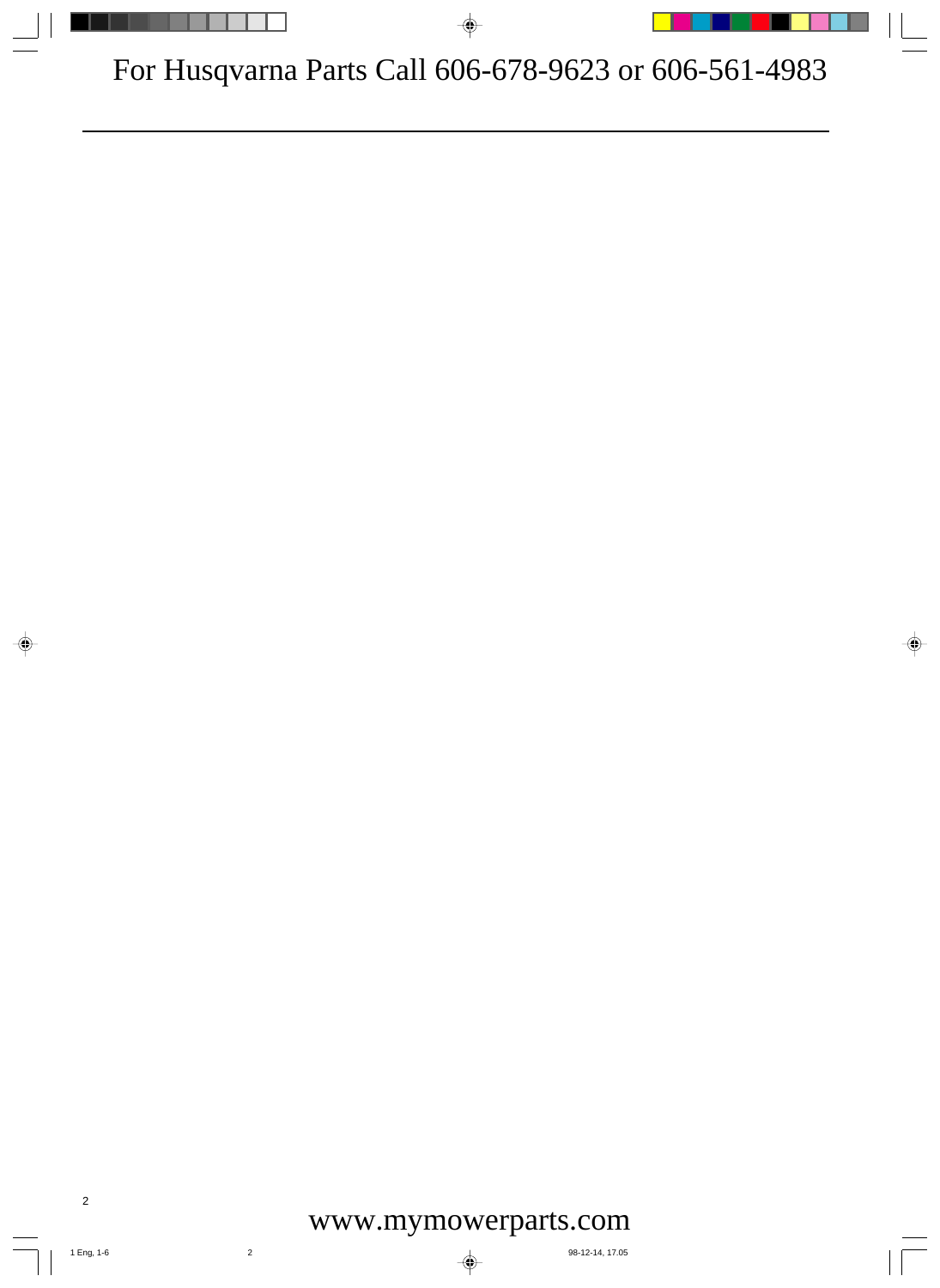# **Starter**



## **Contents**

| Dismantling               |  |
|---------------------------|--|
| Assembly                  |  |
| Replacing the drive pawls |  |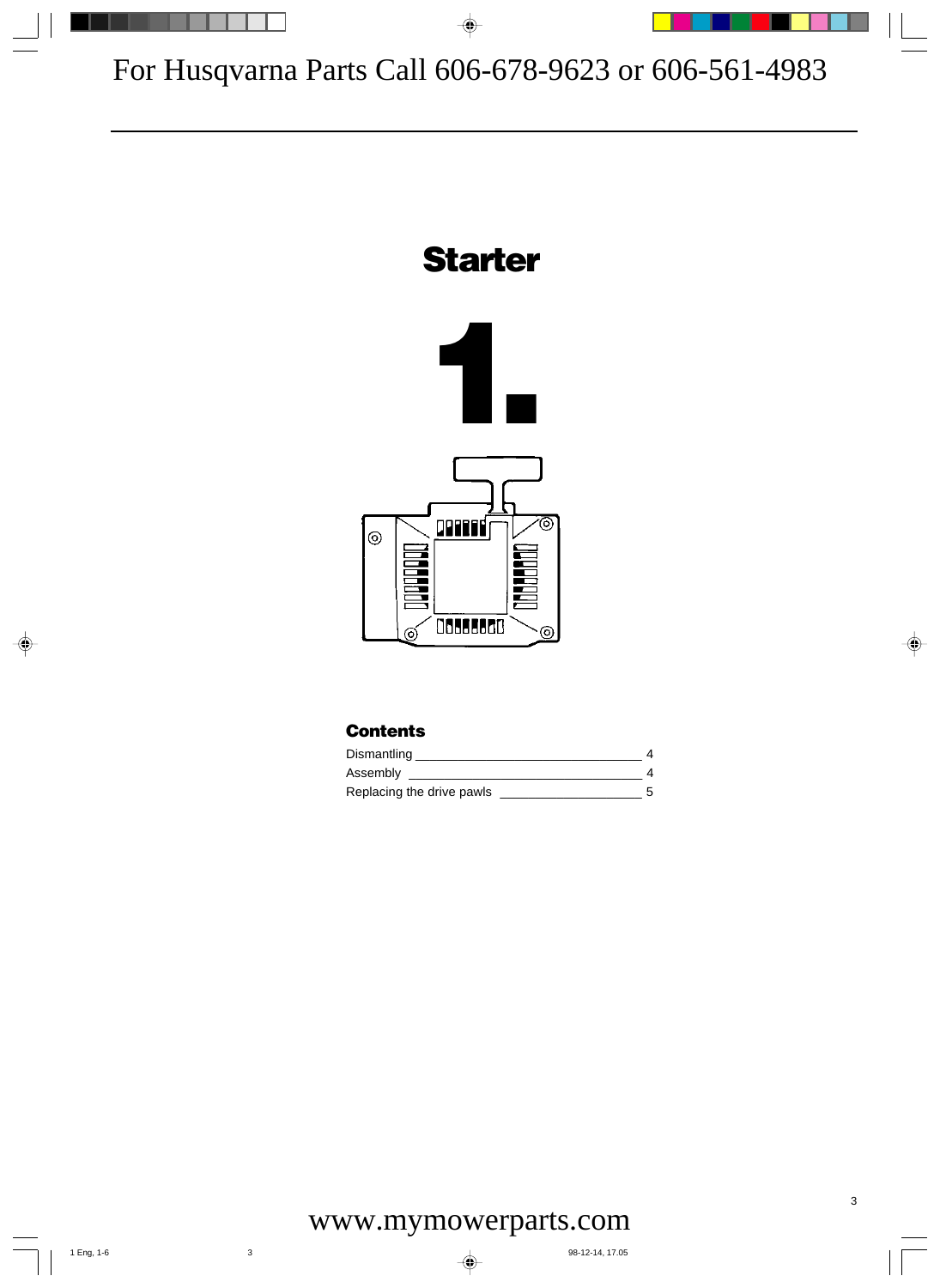# **Starter**



**1**

## **WARNING! !**

**Protective glasses should be worn when working on the starter to avoid injury to the eyes if, for some reason, the return spring should fly out.**



## **Dismantling**

Remove the 3 bolts and lift out the starter.

### **NOTE!**

Ensure the bushes (A) that guide the starter against the fuel tank are not lost.



Off-load the spring pressure.

**Assembly**

dismantling.

Remove the bolt from the centre of the starter pulley and lift off the starter pulley.

Clean all component parts and assemble in the reverse order as stated for

Off-load the spring pressure as described in the Workshop Manual. Remove the bolt from the centre of the starter pulley. Carefully lift the starter pulley out of the starter housing.



## **! WARNING!**

Use protective glasses. The return spring is tensioned in the starter pulley and can fly out and cause personal injury with negligent handling.

## **Assembly**

Clean all component parts before assembling.

Replace the return spring/starter pulley and starter cord if necessary.

### **NOTE!**

The return spring and the starter pulley are supplied assembled and are fitted in the starter housing as a single unit.

Exercise care when opening the packaging so that the spring does not fly out.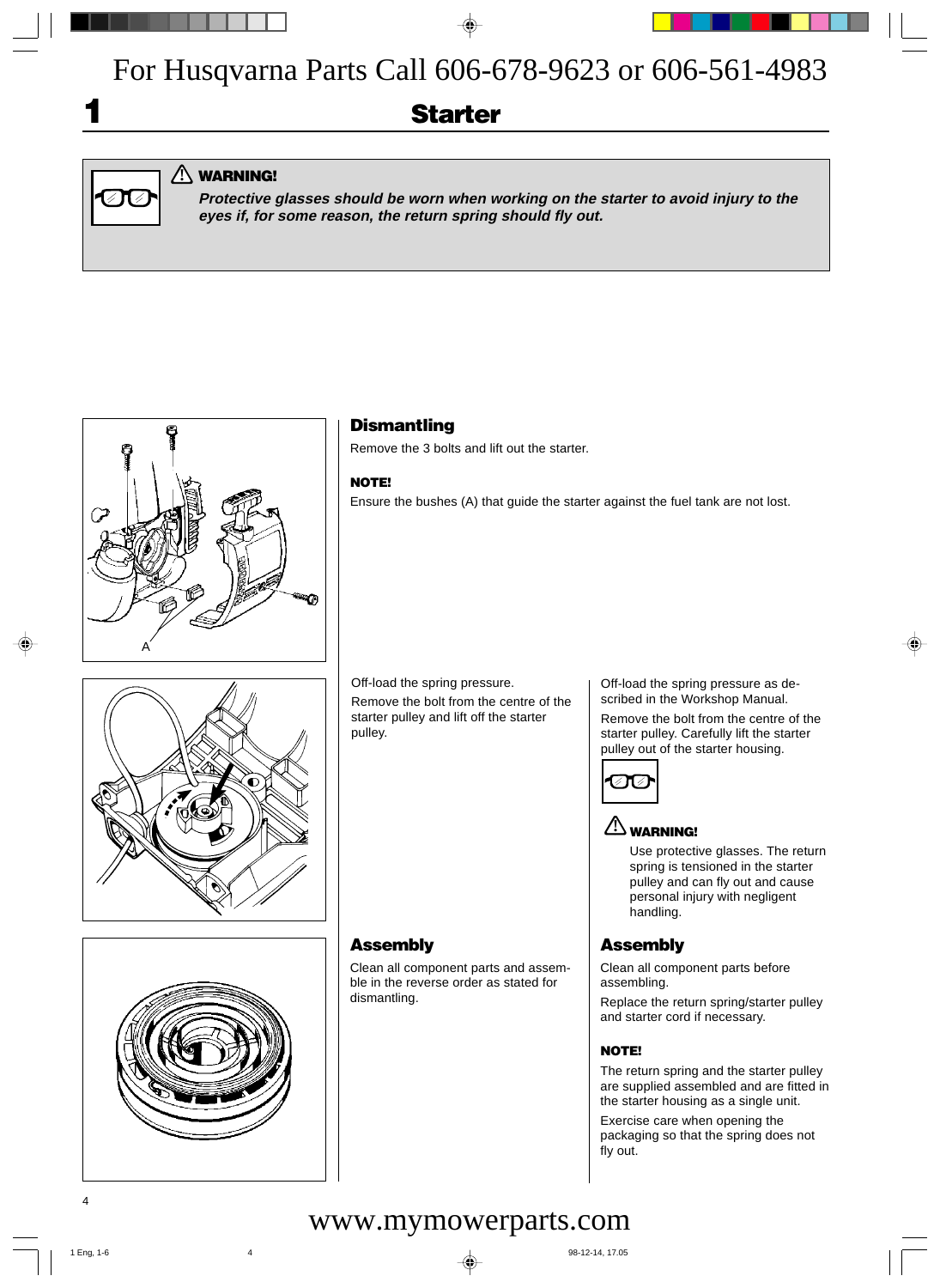# **Starter**

Fit the starter pulley. Fit a new starter cord.

### **NOTE!**

A new starter cord can be fitted without the need of dismantling the starter!

Fit the starter handle. Tension the return spring. Check the spring tension. Fit the starter on the engine body. Do not forget the guide bushes for the fuel tank.

Lubricate the axle spindle with a little grease and fit the starter pulley. Position the washer and tighten the bolt.

**1**

Fit a new starter cord. Slide it into the groove on the starter pulley as shown in the diagram and out through the cord guide in the starter housing.

Make sure the knot on the end of the cord is as small as possible!

Fit the starter handle as described in the Workshop Manual.

Tension the return spring. Pull out the starter cord completely and lift it up through the cut-out in the starter pulley.

Now turn the starter pulley 6 turns anticlockwise.

Check the spring tension. With the cord fully extended it should be possible to turn the starter pulley at least a further half turn.





## **Replacing the drive pawls**

Dismantle the drive cup.



Remove the circlip and replace the drive pawl or spring if damaged.

## **Replacing the drive pawls**

Fit the piston stop, No. 504 91 06-05 in the spark plug hole and loosen the nut holding the drive cup.

Remove the circlip holding the drive pawl.

Lift off the drive pawl and spring for replacement.

Assemble in the reverse order as stated for dismantling.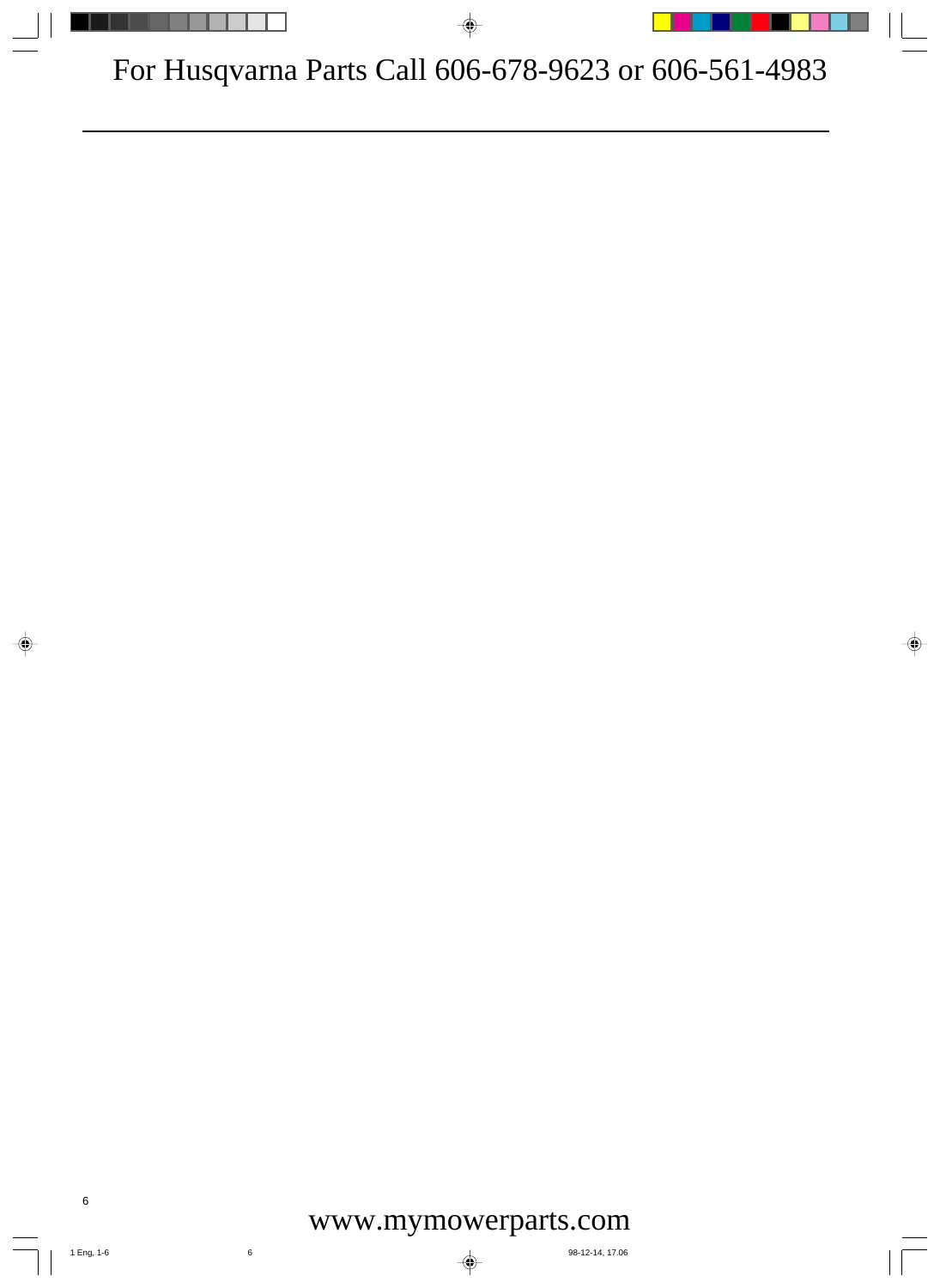# **Ignition system**



## **Contents**

| Dismantling |  |
|-------------|--|
| Assembly    |  |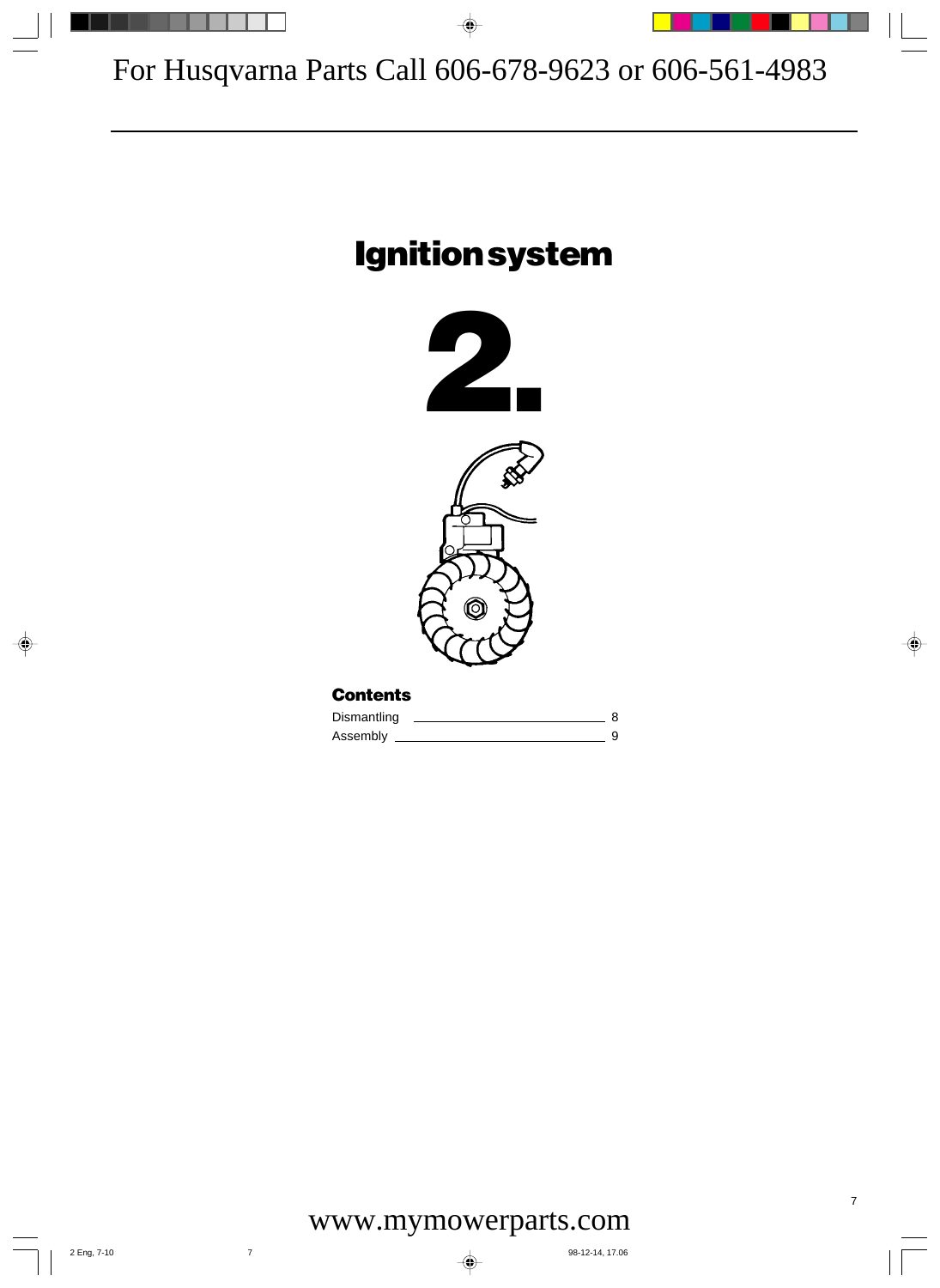**2**

# **Ignition system**

**The engine is equipped with an electronic ignition system with no moving parts. Consequently, a faulty component cannot be repaired, but must be replaced with a new component.**

**The ignition spark in an electronic ignition system has a very short burn time and can be judged to be weak and is at times difficult to see when troubleshooting.**

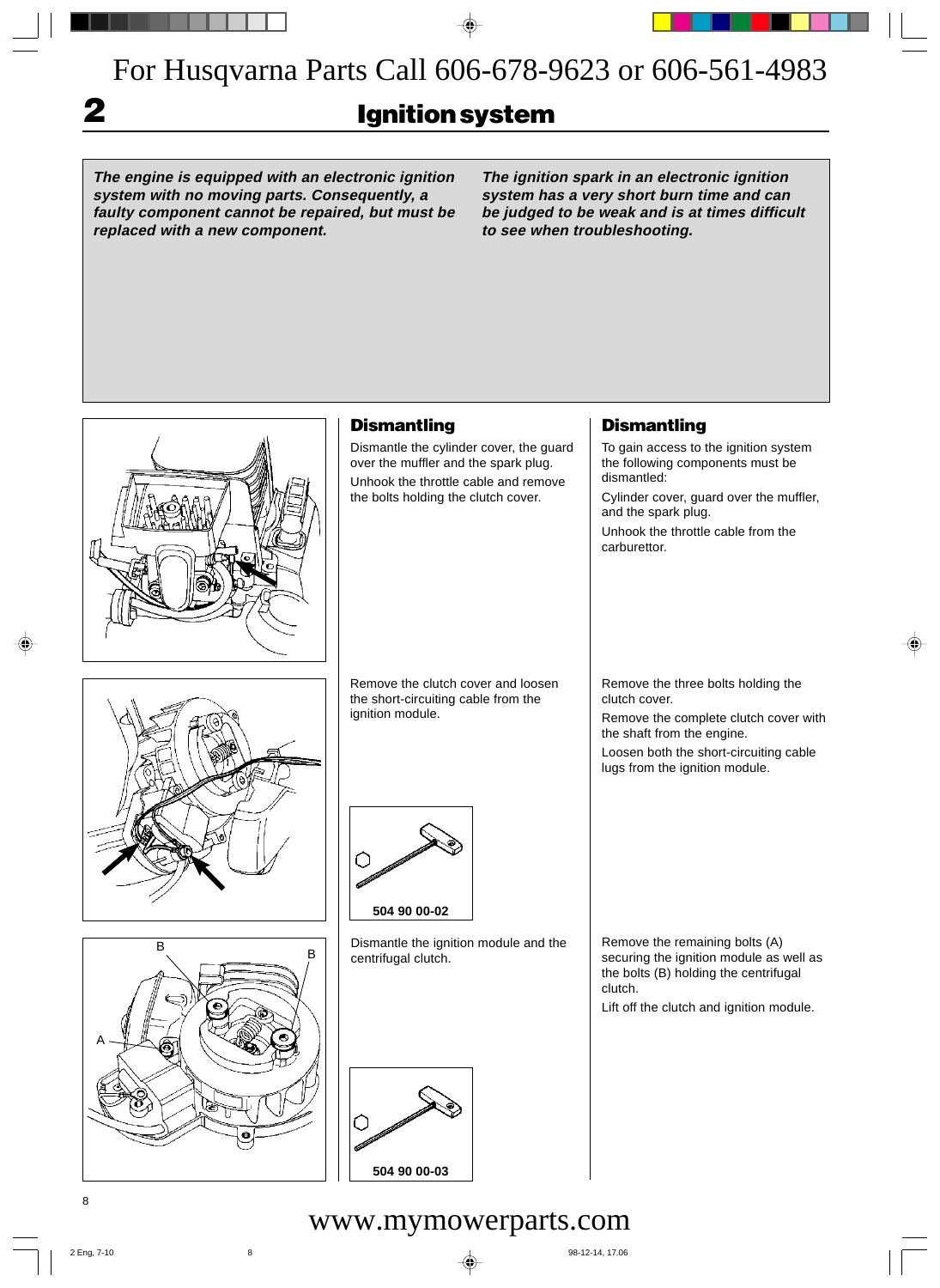# **Ignition system**



Fit the piston stop No. 504 91 06-05 and remove the nut holding the flywheel.



Dismantle the flywheel.





**Assembly**

Check that the key and keyway show no signs of damaged. Fit the centrifugal clutch.

## **NOTE!**

Do not forget the washers between the flywheel and the centrifugal clutch.

Fit the ignition module and adjust the spark gap to 0.3 mm.



Fit the piston stop No. 504 91 06-05 in the spark plug hole.

Make sure the piston stop is screwed down to the bottom.

Remove the nut holding the flywheel.

Dismantle the flywheel from the crankshaft using puller No. 502 51 49-01. Gently hit the puller screw with a hammer if the flywheel sits hard on the crankshaft.

## **Assembly**

Check that the cast key in the flywheel and the keyway in the crankshaft are not damaged.

If the crankshaft has two keyways, the flywheel should be fitted to the righthand keyway seen from the end of the shaft.

Fit the centrifugal clutch.

## **NOTE!**

Do not forget the washers between the flywheel and the centrifugal clutch.

Fit the ignition module.

To simplify the adjustment of the spark gap, do not fit the short-circuiting cables yet. This should be set to 0.3 mm between the permanent magnets in the flywheel and the ignition module.

Now fit the short-circuiting cables and other components in the reverse order as stated for dismantling.

## **NOTE!**

Do not forget the rubber bushes between the clutch cover and fuel tank.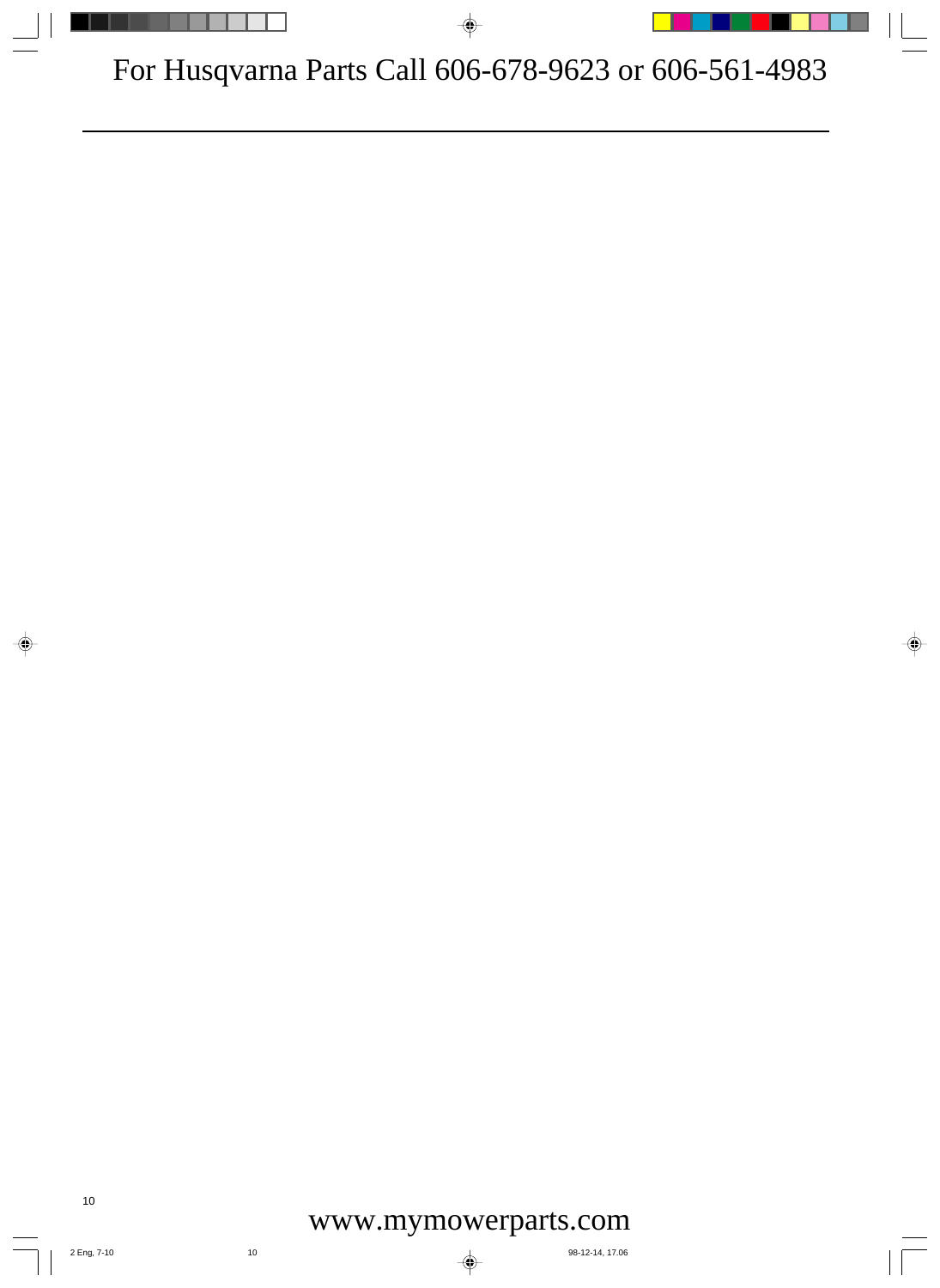# **Fuel system**





## **Contents**

| Carburettor, dismantling _ | 12 |
|----------------------------|----|
| Assembly                   | 13 |
| Throttle                   | 13 |
| Carburettor setting        | 15 |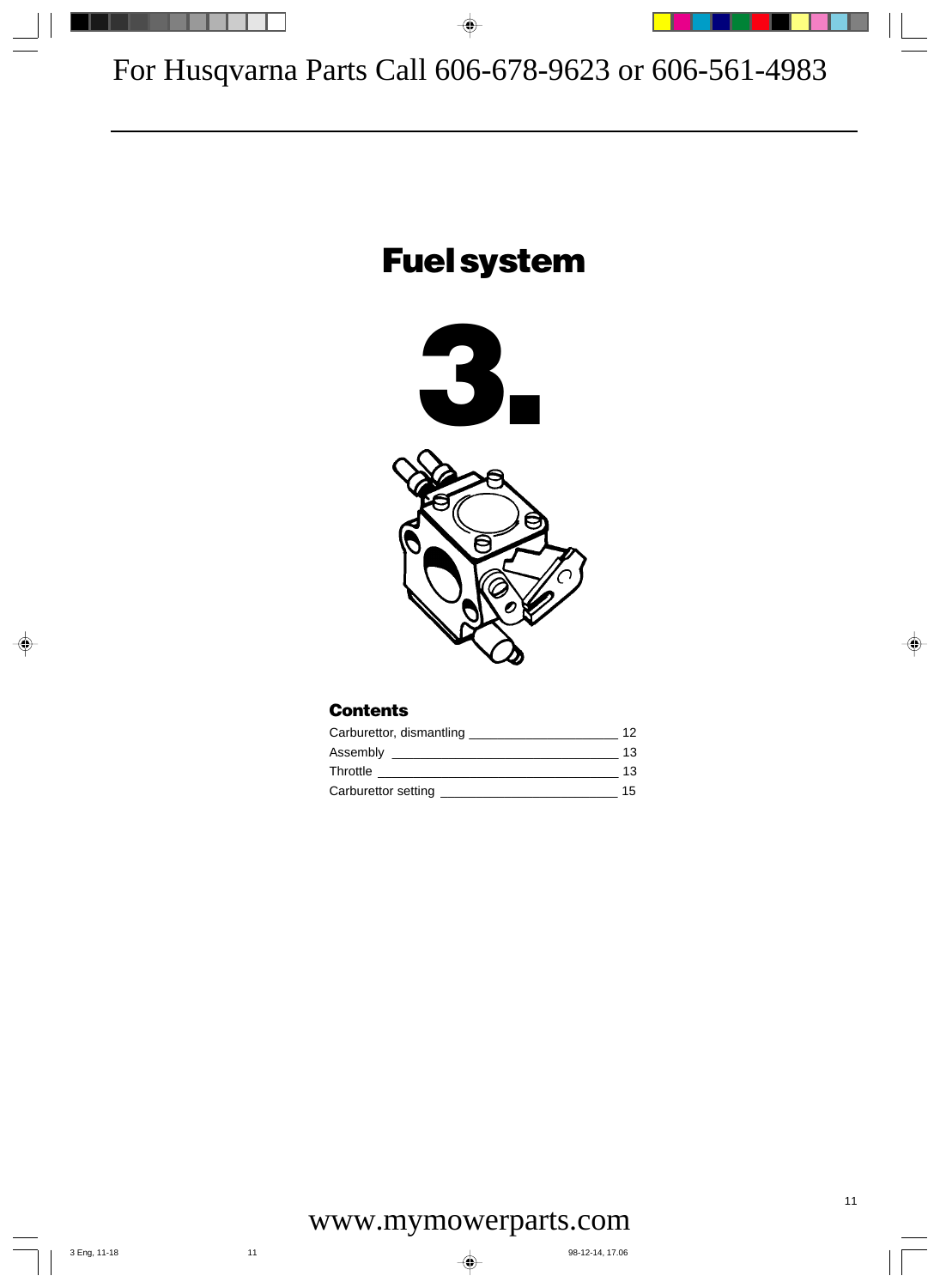**3**

# **Fuel system**

**The fuel system comprises, in addition to the fuel tank and the carburettor, also the air filter, fuel filter and tank venting.**

**All these components interact so that the engine receives the optimum mixture of fuel and to make it as efficient as possible. Extremely small adjust-** **ments to the carburettor setting or air filter blockage have a great effect on how the engine runs and its efficiency.**

**The carburettor on our models can come from several manufacturers, but the operation and repair techniques are essentially the same.**

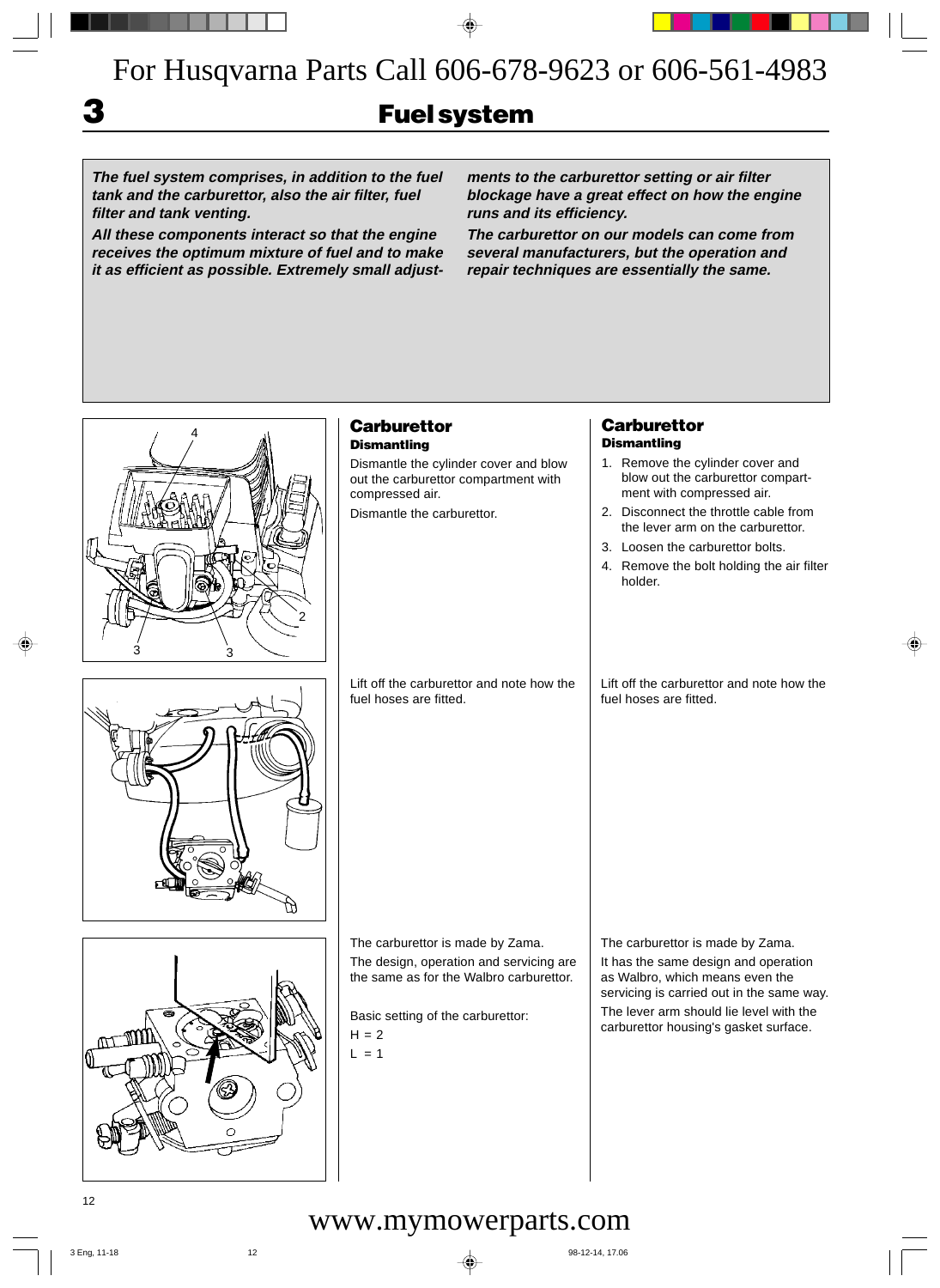# **Fuel system**





## **Throttle**

Separate the engine body and clutch cover.

A B B C C C

Pull off the shaft with the throttle from the clutch cover.

Remove the throttle from the shaft.

### **Assembly**

1. First fit the fuel hoses on the carburettor.

#### **NOTE!**

The hose, with the fuel filter in the tank, should be fitted on the carburettor's inlet side (pump chamber).

**3**

- 2. Hold the air filter holder (1) in position on the carburettor.
- 3. Slide in the carburettor bolts (2).
- 4. Place the gasket (3) in position and secure the entire carburettor package against the distance piece (4). Tighten the carburettor bolts crosswise.

### **NOTE!**

Do not forget the bolt (5) that holds the air filter holder against the distance piece.

- 5. Connect the throttle cable to the lever arm on the carburettor.
	- Ensure the wire locates correctly in the groove in the clutch cover and in the guide on the air filter holder (6).

Assemble the other components in the reverse order as stated for dismantling.

## **Throttle**

In order to carry out the service and repair work to the throttle efficiently it is recommended that it is dismantled from the engine and shaft.

Separate the engine body and the clutch cover (see chapter "Ignition system").

Remove both bolts (A) (one on each side).

Loosen the bolts (B) and pull off the shaft with throttle from the clutch cover. Loosen the 3 front bolts (C) (approx. 2 turns) that keep the throttle halves together and pull the throttle off of the shaft.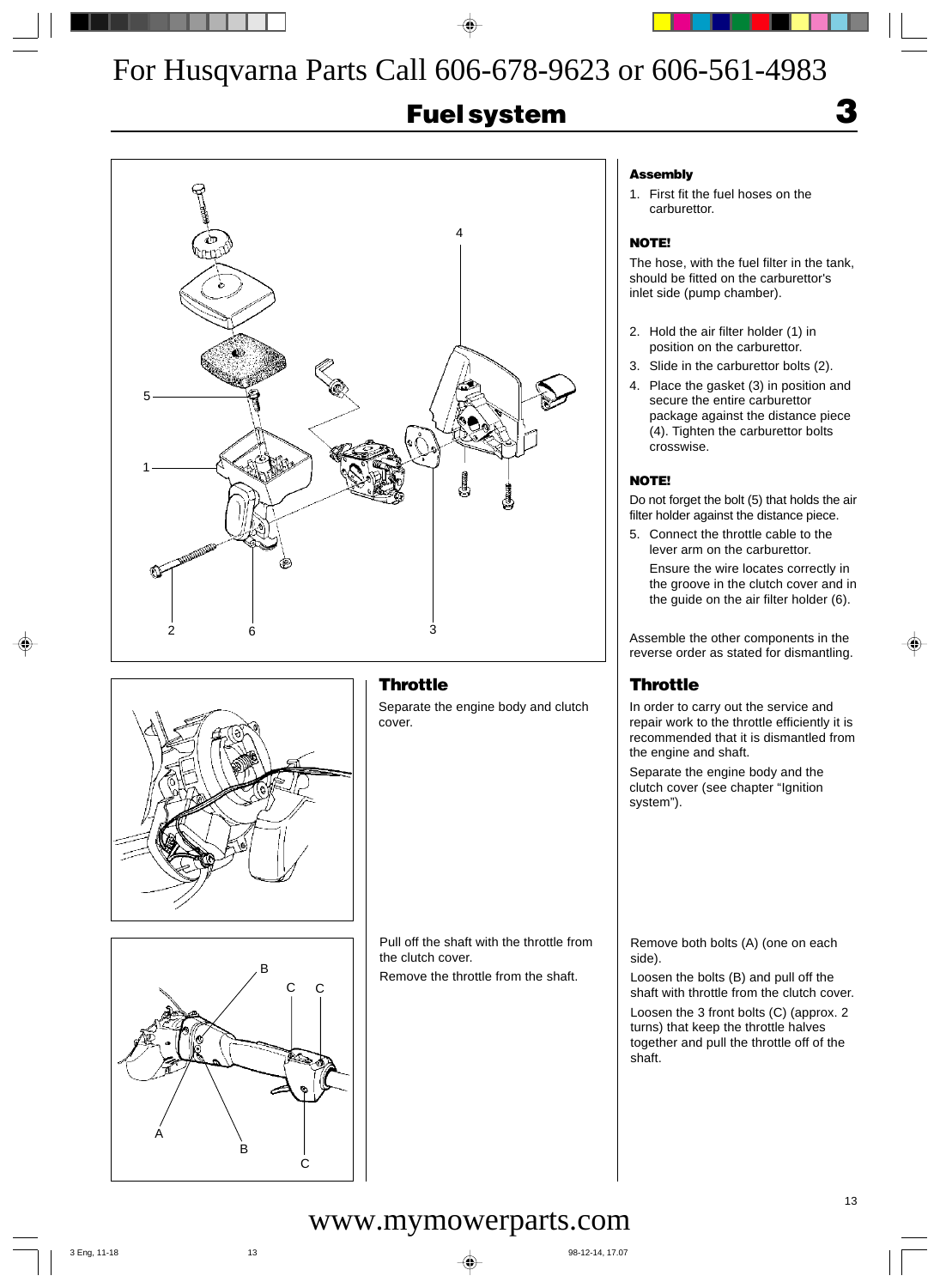**3**

# **Fuel system**



Remove the bolts that hold together the throttle and carefully separate the two halves.

Note how the different components are fitted. Pay special attention to which way the return spring (A) is turned.

The stop contact can be pried off using a small screwdriver if it needs to be replaced.

Assembly of the throttle is carried out in the reverse order as stated for dismantling.

Position the components in the lefthand throttle half.

Make sure the return spring (A) is turned the right way.

Check that the throttle cable and shortcircuiting cable are pressed down correctly in respective channels so that they are not crushed when the two throttle halves are bolted together.

Do not forget to place the vibration element (B) in position before the throttle halves are put together. Lubricate the vibration element using soapy water. This facilitates fitting the throttle onto the shaft.

Fit together the throttle halves using the 5 bolts, but do not tighten them fully until the throttle has been slid into position on the shaft.

Assemble other components in the reverse order as stated for dismantling.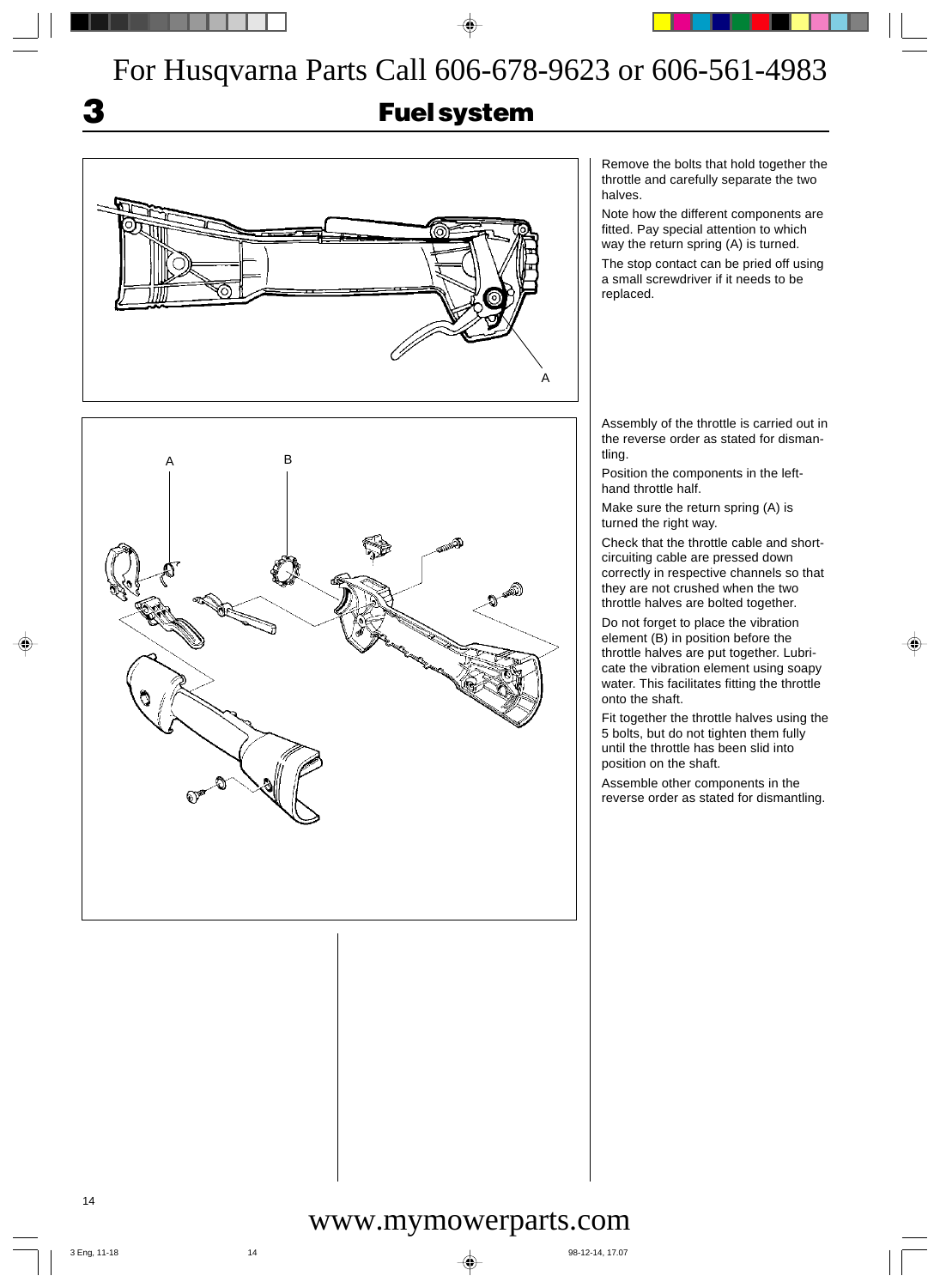# **Fuel system**







## **Carburettor setting**

## **! WARNING!**

The clutch and clutch cover must, under all circumstances, be fitted when testing running the engine after adjusting the carburettor. Otherwise there is a risk that the clutch can become loose and cause serious personal injury.

### **Function**

The carburettor has the task of delivering a combustible air/fuel mixture to the cylinder.

The amount of mixture is controlled by the throttle.

The mixture's composition of petrol and air is controlled by using the adjustable needles "H" and "L".

The needles must be correctly adjusted so that the engine can give maximum power at different speeds, run smoothly when idling and react quickly when accelerating.

The carburettor setting can vary a little depending on the humidity, temperature and air pressure.

 $L =$  Low speed needle

H = High speed needle

- $T =$  Idle speed adjuster screw
- The fuel quantity in relation to the air flow permitted by the throttle opening is adjusted by the L and H needles. Turning the needles clockwise gives a leaner fuel mixture (less fuel) and turning them anticlockwise gives a richer fuel mixture (more fuel). A leaner mixture gives higher revs while a richer mixture gives less revs.
- The T-screw regulates the position of the throttle while the engine is idling. Turning the screw clockwise gives a higher idling speed while turning it anticlockwise gives a lower idling speed.

### **Basic setting**

The carburettor is set to its basic setting when test run at the factory. The basic setting is "richer" than the optimal setting (the max speed is 600–800 r/min under the recommended max. speed) and should be kept during the engine's first working hours. Thereafter the carburettor should be finely adjusted.

Some carburettors are fitted with plastic sleeves with a limiter, so-called CARB- and EPA-versions for USA. This type of carburettor can also be found on other markets for certain models. When making carburettor adjustments as set out below the adjustment range for the H and L needles can be too small. In such cases the plastic sleeves must be removed (using pliers) in order for satisfactory adjustment to be made.

### **Fine adjustment**

Fine adjustment of the carburettor should be carried out after the engine has been "run-in".

● The air filter should be clean and the cylinder cover fitted when adjustments are made.

First adjust the L needle, then the H needle and finally the idling speed's Tscrew.

The following speed recommendations apply:

Idling speed  $= 2500$  r/min.

**3**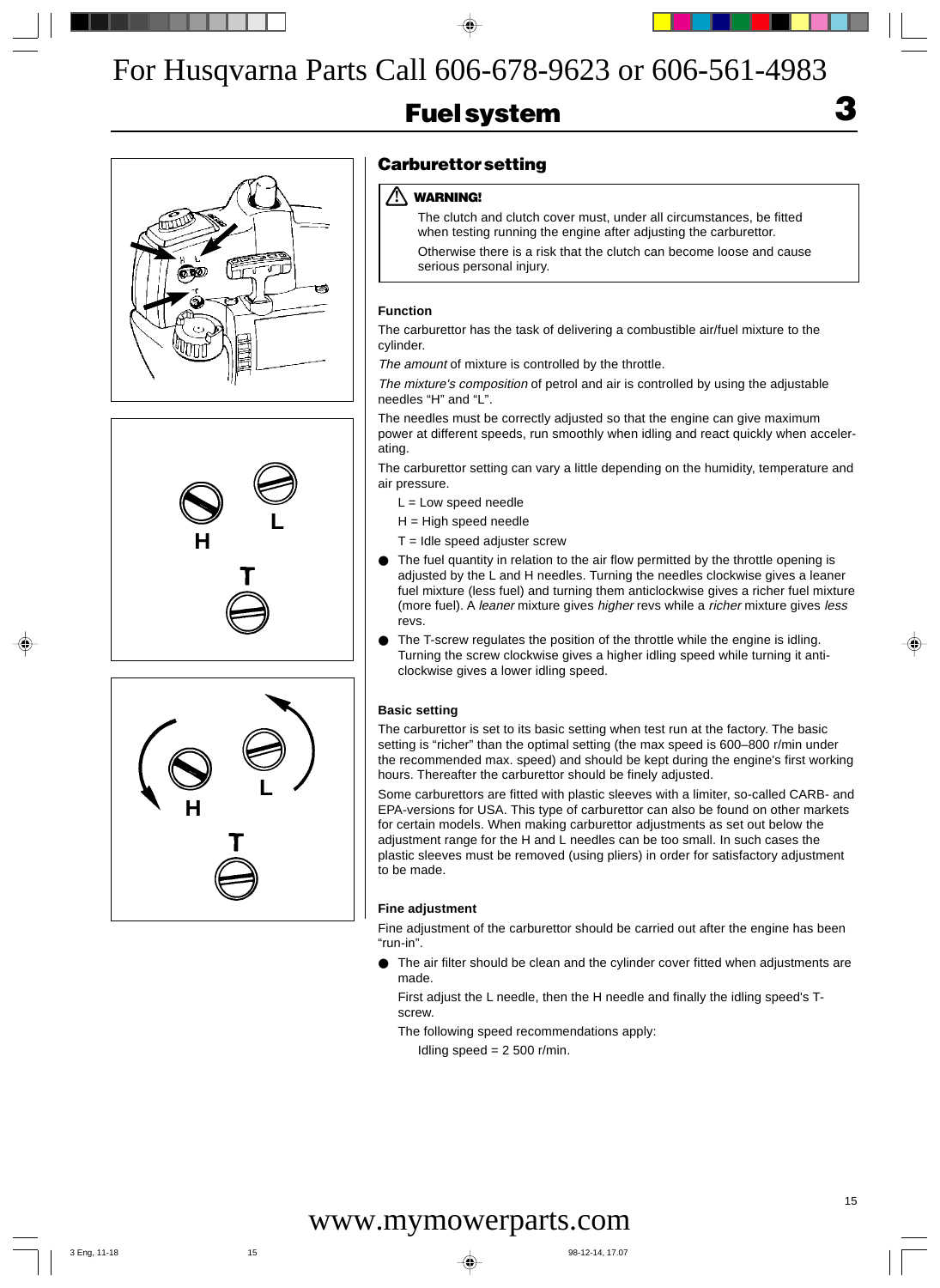# **Fuel system**

#### **Max speed**

**3**

Models 322 and 325 are equipped with an ignition system with speed control 12 500 r/min.

When checking the speed on a trimmer no part of the cord should be extended.

Check the speed using the tachometer 502 71 14-01.

Carefully screw in (clockwise) the L and H needles until they bottom. Then screw out the H needle 2 1/2 turns and the L needle 1 turn.

Use the special screwdriver 501 60 02-02.

Start the engine and run warm for 10 minutes.



#### **NOTE!**

If the cutting equipment rotates while idling the T-screw should be turned anticlockwise until it stops.

#### **Low speed needle L**

Find the highest idling speed by slowly turning the low speed needle clockwise and anticlockwise. When the highest speed has been found, turn the L needle 1/4 turn anticlockwise.

#### **High speed needle H (does not apply to engines with a speed limiter)**

#### **NOTE!**

If machines are equipped with a speed-controlled ignition system the engine cannot be adjusted to max. speed, but must be set according to the instructions for CARB/EPA (see page 17).

The high speed needle H affects the engine's power and speed. A too lean H needle setting (H needle screwed in too far) gives too little fuel to the engine resulting in damage to the engine.

Run the engine at full throttle for about 10 seconds. The H needle is set correctly when the engine "splatters" a little.

If the muffler smokes heavily, at the same time as the engine "splatters" a great deal, the setting is too "rich". Turn the H needle clockwise until you find the setting that sounds right.

#### **NOTE!**

A tachometer should always be used to find the optimal setting. The recommended max. speed must not be exceeded.

#### **Idling speed T-screw**

Let the engine idle for about 30 seconds or until the speed has stabilised. Adjust the idling speed T-screw until the engine idles without stopping.

- Turn the screw clockwise if the engine stops.
- Turn the speed anticlockwise to lower the speed.

#### **Correctly adjusted carburettor**

A correctly adjusted carburettor means that the engine accelerates without hesitation and it splatters a little at full throttle.

- A too lean adiusted L needle can cause starting difficulties and bad acceleration.
- A too lean adjusted H needle results in lower power, bad acceleration and/or damage to the engine.
- A too rich setting of the "L" and "H" needles give acceleration problems or a too low working speed.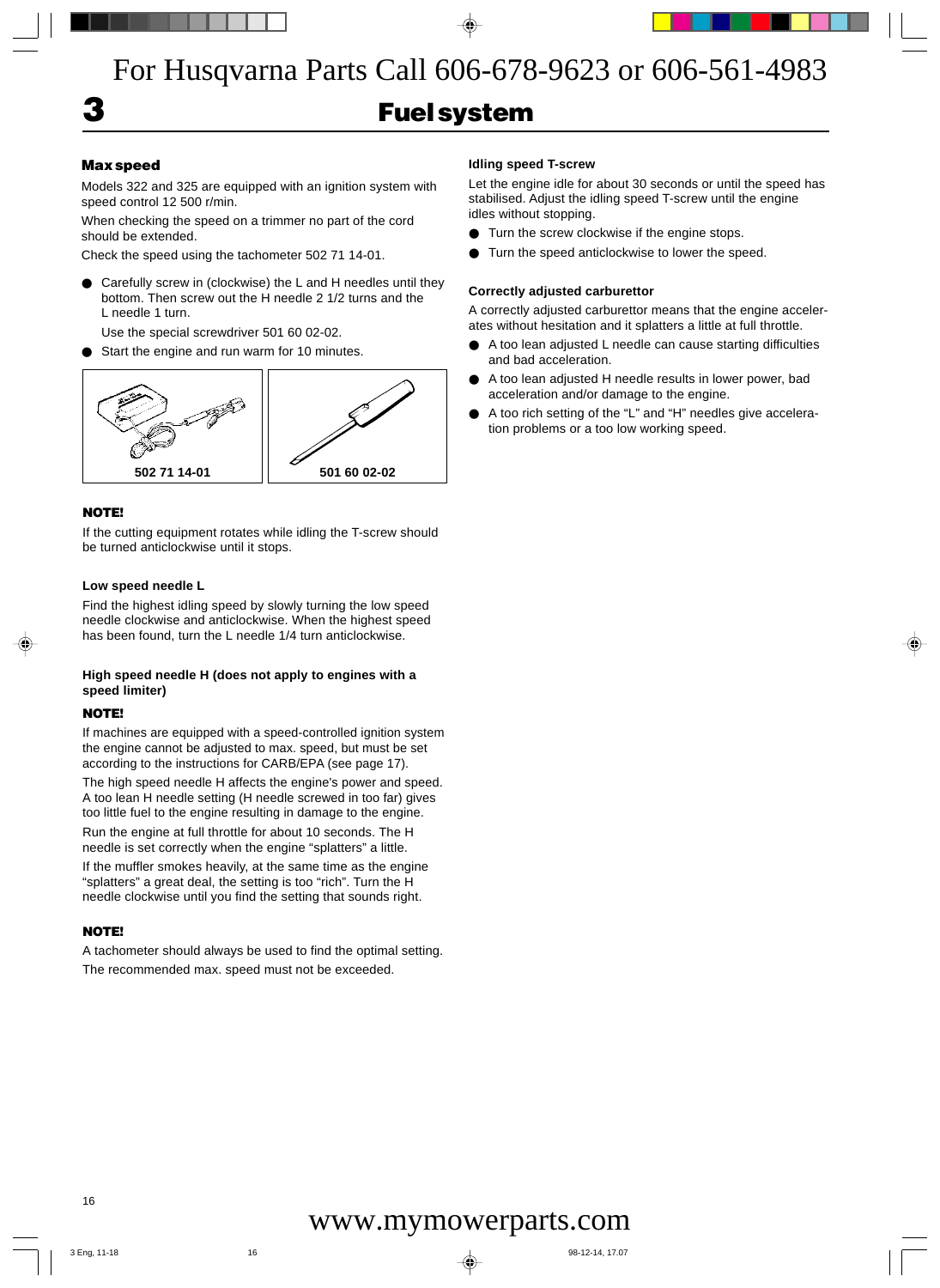# **Fuel system**



## **Carburettor in E-TECH and CARB-EPA designs (CARB-EPA only applies in the USA)**

On this type of carburettor the H and L needles can be adjusted within extremely tight limits to, amongst others, comply with stringent demands with regard to the hydrocarbon and nitrogen oxide content in the exhaust fumes.

The needles on these carburettors are fitted with plastic sleeves with limiters.

The engine must be loaded when making adjustments after replacing the needles or the entire carburettor. This is achieved by fitting a Trimmy Fix with a trimming cord of a specific length and diameter. The stated speed is then a great deal lower than with "normal" carburettor adjustment when the engine runs unloaded at max speed.

Adjustment must be carried out according to the instructions below after replacing the needles or the entire carburettor on a CARB-EPA approved engine.

The Combi-guard or the spray guard must be fitted when adjusting the H needle.

## **After replacing the complete carburettor**

1. Check that the plastic sleeve on the H needle is turned as far as possible anticlockwise (richest fuel mixture). The sleeve sits freely on the needle and can be turned without affecting the needle's setting.

Do not change the L needle setting. This is adjusted at the factory and the plastic sleeve is already fixed on the needle.

- 2. Fit four trimmer cords Ø 3.3 mm on a Trimmy Fix M10, 531 00 38-69 for models 322L, 322R, 325L, 325L-X, 325R-X. Maybe the hole needs to be enlarged a little to make fitting the trimmer cords easier.
- 3. Cut the trimmer cord to the right length (measure the length to the edge of the Trimmy Fix).

Model 322L/R, 325L/L-X/R-X: 142 mm

Fit the Trimmy Fix on the machine.

Model 322C should be used with Trimmy Hit VI and its standard cord  $(Ø 2.0$  mm). Cut the cord ends so that they are 146 mm long.

- 4. Start the engine. Adjust the idling speed T screw if necessary.
- 5. Use screwdriver 531 00 48-63 to adjust the H needle. The blade is 2 mm wide and goes through the plastic sleeve and only adjusts the needle.

Adjust the H needle so that the max. speed 8400  $\pm$ 200 r/min is set.

Use the tachometer 502 71 14-01 to check the speed.

AF. **531 00 48-63 502 71 14-01**

- 6. Run the engine warm for 2–3 minutes.
- 7. Check that the max speed is still  $8400 \pm 200$  r/min. Adjust the H needle if necessary.
- 8. Check that the plastic sleeve on the H needle is still turned as far as possible anticlockwise (richest fuel mixture).
- 9. Press in the plastic sleeve using a punch (Ø 5 mm).

The basic setting of the carburettor is now complete. Further fine adjustment, within the limits that the plastic sleeves on the needles permit, can be necessary.

## **After replacing only the H needle**

- 1. Turn the L needle as far as possible anticlockwise (richest fuel mixture).
- 2. Remove the plastic sleeve on the H needle and unscrew the needle.
- 3. Carefully screw in the new H needle to the bottom and then loosen it 2 1/2 turns.
- 4. Press a new plastic sleeve on the H needle down to the first stop. The sleeve can now be turned without turning the needle.
- 5. Turn the plastic sleeve as far as possible anticlockwise (richest fuel mixture) without turning the needle.
- 6. Fit four trimmer cords Ø 3.3 mm on a Trimmy Fix M10, 531 00 38-69 for models 322L, 322R, 325L, 325L-X, 325R-X. Maybe the hole needs to be enlarged a little to make fitting the trimmer cords easier.
- 7. Cut the trimmer cord to the right length (measure the length to the edge of the Trimmy Fix). Model 322L/R, 325L/L-X/R-X: 142 mm Fit Trimmy Fix on the machine. Model 322C should be used with Trimmy Hit VI and its standard cord (Ø 2.0 mm). Cut the cord ends so that they are 146 mm long.
- 8. Start the engine. Adjust the idling speed T screw if necessary.
- 9. Use screwdriver 531 00 48-63 to adjust the H needle. The blade is 2 mm wide and goes through the plastic sleeve and only adjusts the needle.

Adjust the H needle so that the max. speed 8400  $\pm$ 200 r/min is set.

Use the tachometer 502 71 14-01 to check the speed.





- 10. Run the engine warm for 2–3 minutes.
- 11. Check that the max speed is still  $8400 \pm 200$  r/min. Adjust the H needle if necessary.
- 12. Check that the plastic sleeve on the H needle is still turned as far as possible anticlockwise (richest fuel mixture).
- 13. Press in the plastic sleeve using a punch ( $\varnothing$  5 mm).

The basic setting of the carburettor is now complete. Further fine adjustment, within the limits that the plastic sleeves on the needles permit, can be necessary.

# www.mymowerparts.com

**3**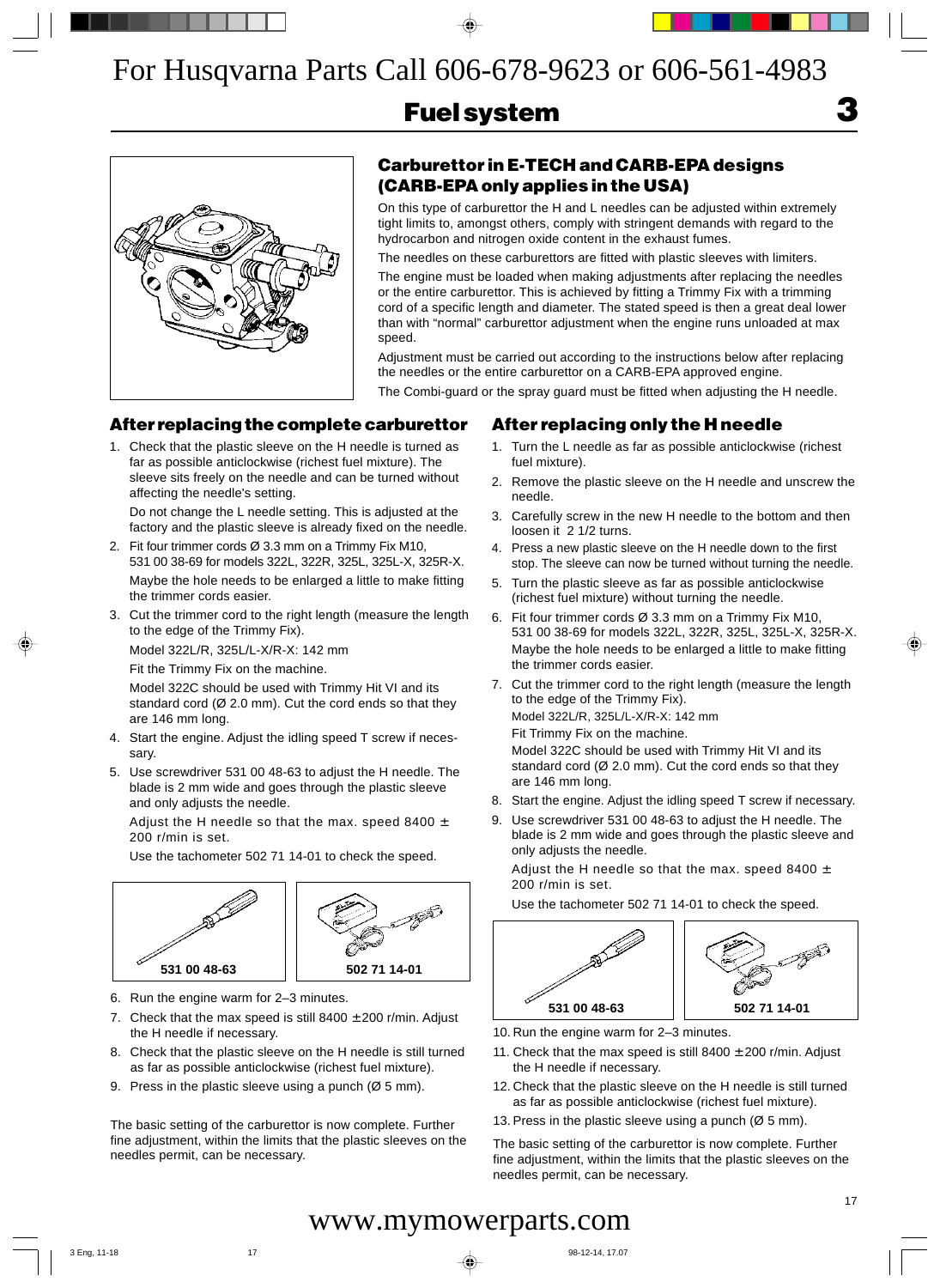# **Fuel system**

## **After replacing the H and L needles**

- 1. Remove the plastic sleeves from both needles and screw out the needles.
- 2. Carefully screw the new needles in until they bottom. Screw out the L needle 1 turn.

Screw out the H needle 2 1/2 turns.

- 3. Press the new plastic sleeves on the needles until the first stop. The sleeves can still be turned without the needles turning.
- 4. Turn the plastic sleeve on the L needle as far as possible clockwise (leanest fuel mixture).
- 5. Start the engine and let it idle.

**3**

6. Use the screwdriver 531 00 48-63 to adjust the L needle. The blade is 2 mm wide and goes through the plastic sleeve and only adjusts the needle.

Adjust the L needle so that the highest idling speed is obtained.

Use the tachometer 502 71 14-01 to check the speed.

7. Check that the plastic sleeve on the L needle is still turned as far as possible clockwise (leanest fuel mixture).



8. Press the plastic sleeve on the L needle using a punch (Ø 5 mm).

Now turn the L needle as far as possible anticlockwise (richest fuel mixture).

- 9. Turn the plastic sleeve on the H needle as far as possible anticlockwise (richest fuel mixture).
- 10. Fit four trimmer cords Ø 3.3 mm on a Trimmy Fix M10, 531 00 38-69 for models 322L, 322R, 325L, 325L-X, 325R-X. Maybe the hole needs to be enlarged a little to make fitting the trimmer cords easier.
- 11. Cut the trimmer cord to the right length (measure the length to the edge of the Trimmy Fix).

Model 322L/R, 325L/L-X/R-X: 142 mm

Fit the Trimmy Fix on the machine.

Model 322C should be used with Trimmy Hit VI and its standard cord  $(Ø 2.0$  mm). Cut the cord ends so that they are 146 mm long.

- 12. Start the engine. Adjust the idling speed T screw if necessary.
- 13. Use screwdriver 531 00 48-63 to adjust the H needle. The blade is 2 mm wide and goes through the plastic sleeve and only adjusts the needle.

Adjust the H needle so that the max. speed  $8400 \pm 200$  r/min is set.

Use the tachometer 502 71 14-01 to check the speed.

(Does not apply to model 225H60/H75).

- 14. Run the engine warm for 2–3 minutes.
- 15. Check that the max speed is still  $8400 \pm 200$  r/min. Adjust the H needle if necessary.
- 16. Check that the plastic sleeve on the H needle is still turned anticlockwise as far as possible (richest fuel mixture).
- 17. Press in the plastic sleeve using a punch ( $\varnothing$  5 mm).

The basic setting of the carburettor is now complete. Further fine adjustment, within the limits that the plastic sleeves on the needles permit, can be necessary.

## **After replacing only the L needle**

- 1. Turn the H needle as far as possible clockwise (leanest fuel mixture).
- 2. Remove the plastic sleeve on the L needle and unscrew the needle.
- 3. Carefully screw in the new L needle to the bottom and then loosen it 1 turn.
- 4. Press a new plastic sleeve on the L needle down to the first stop. The sleeve can now be turned without turning the needle.
- 5. Turn the plastic sleeve as far as possible clockwise (leanest fuel mixture).
- 6. Start the engine and let it idle.
- 7. Use the screwdriver 531 00 48-63 to adjust the L needle. The blade is 2 mm wide and goes through the plastic sleeve and only adjusts the needle.



Adjust the L needle so that the highest idling speed is obtained.

Use the tachometer 502 71 14-01 to check the speed.

- 8. Check that the plastic sleeve on the L needle is still turned as far as possible clockwise (leanest fuel mixture).
- 9. Press the plastic sleeve on the L needle using a punch (Ø 5 mm).

The basic setting of the carburettor is now complete. Further fine adjustment, within the limits that the plastic sleeves on the needles permit, can be necessary.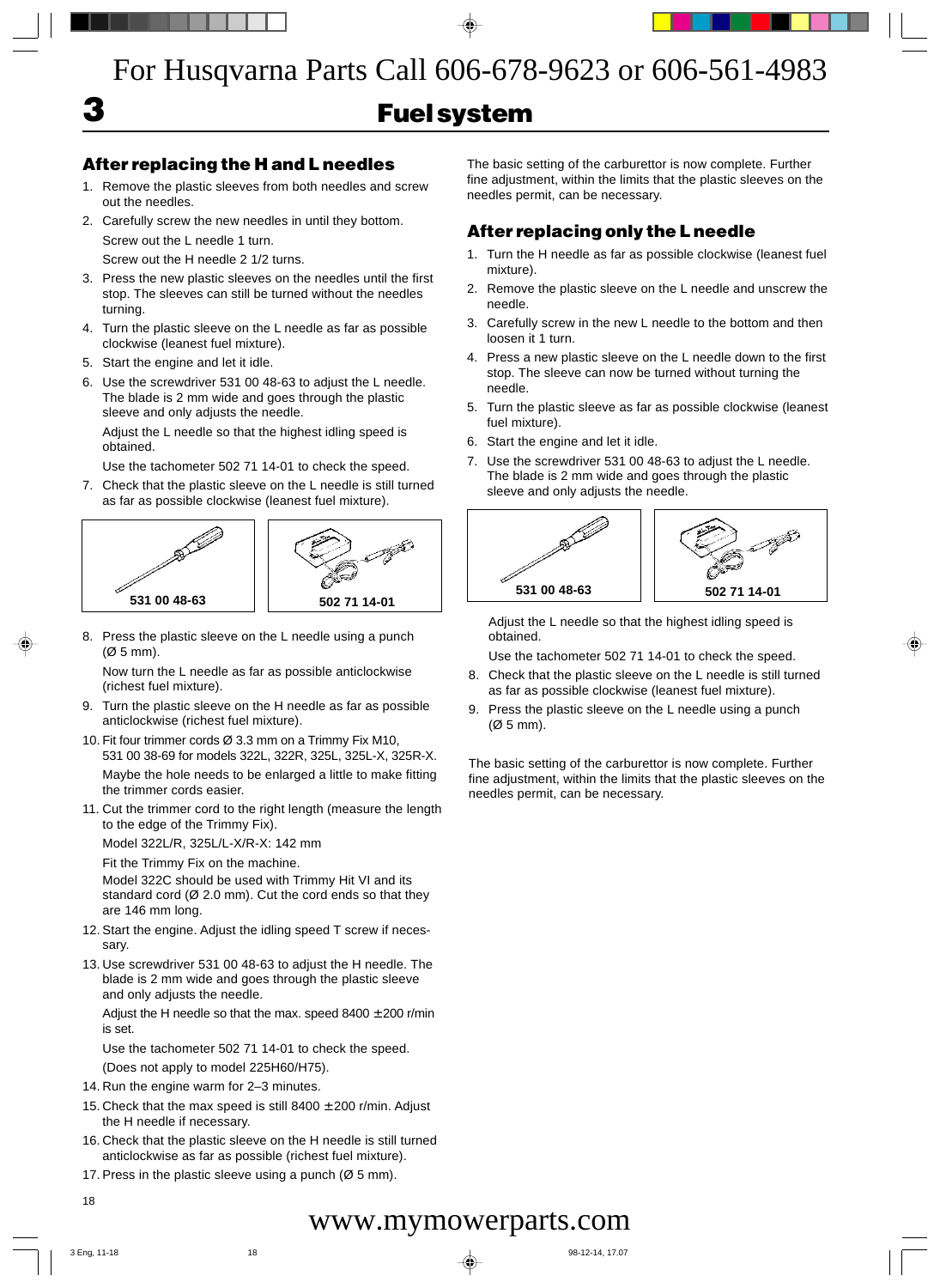# **Centrifugal clutch**



## **Contents**

| Dismantling                              | 20. |
|------------------------------------------|-----|
| Assembly                                 | 20. |
| Replacing the clutch drum and drive axle |     |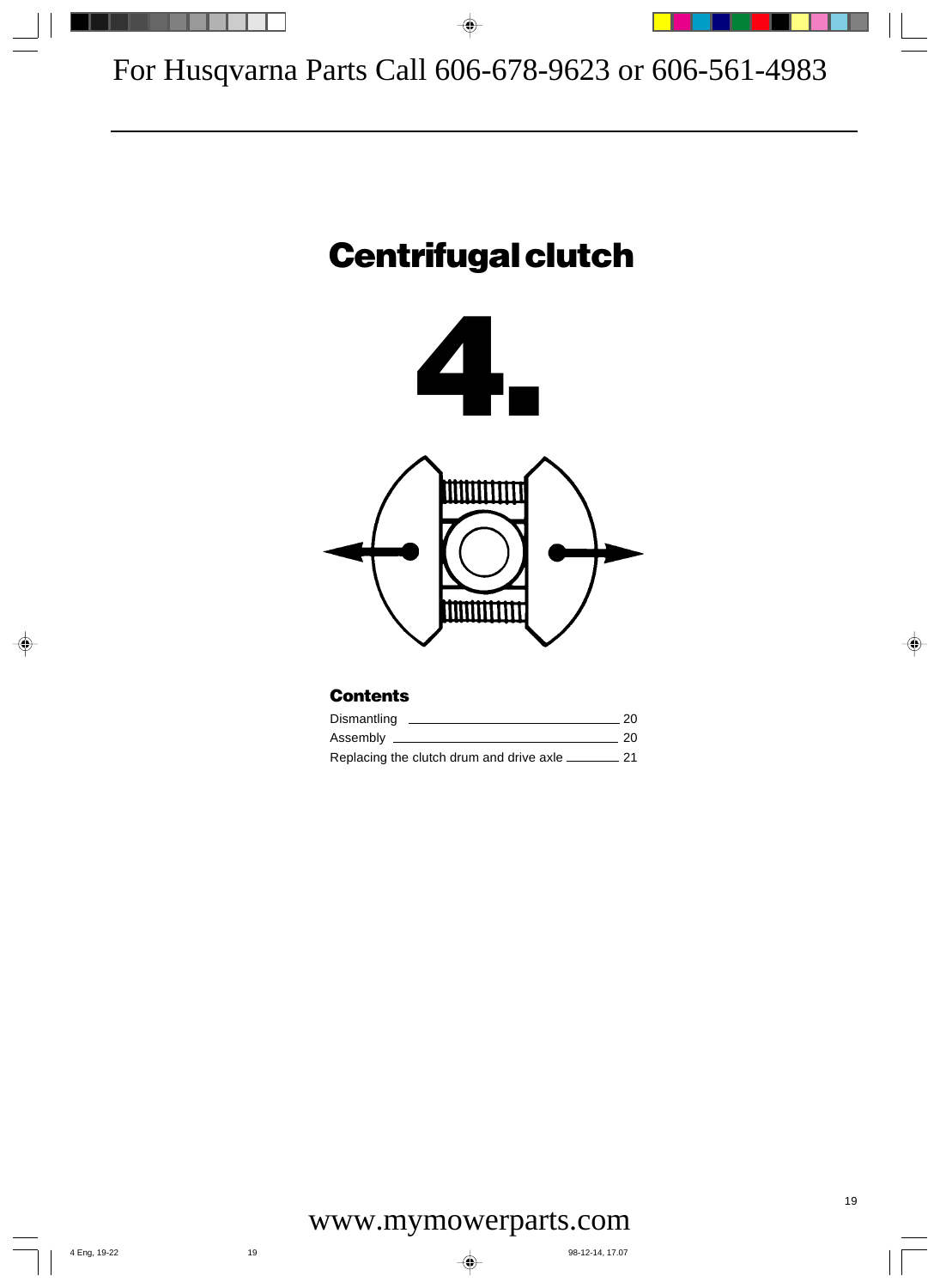# **4 Centrifugal clutch**

**The centrifugal clutch has the task of transferring the power from the engine to the cutting equipment's drive axle. As the name implies, it works according to a centrifugal principle.**

**This means the clutch's friction shoes are thrown outwards towards the clutch drum at a certain engine speed. When the friction against the drum is sufficiently great it drives the drive axle at the same speed as the engine.**

**Some slipping occurs between the clutch and the clutch drum when accelerating as well as in the reversed situation when the cutting equipment jams. Thereby abnormal load changes on the crankshaft are prevented.**

**The engagement speed has been carefully tested so that the engine can idle without the cutting equipment's drive axle rotating.**



## **Dismantling**

Dismantle the clutch by following the instructions in the chapter "Ignition system".

## **Dismantling**

The centrifugal clutch is bolted to the flywheel.

Follow the detailed instructions in the chapter "Ignition system" when the clutch is dismantled.



Twist open the clutch and inspect the components with regard to wear or damage.

Twist open the clutch.

Inspect the components with regard to wear or damage.

Pay close attention to the ends of the springs, which in addition to wear can also show signs of crack formation in the material.



## **Assembly**

Put together the clutch shoes with the springs.

### **NOTE!**

Both clutch shoes should be replaced even if only one of the shoes shows signs of heavy wear. This is to prevent engine vibration due to imbalance in the clutch.

Bolt the clutch on the flywheel. Do not forget the washers between the flywheel and the clutch shoes.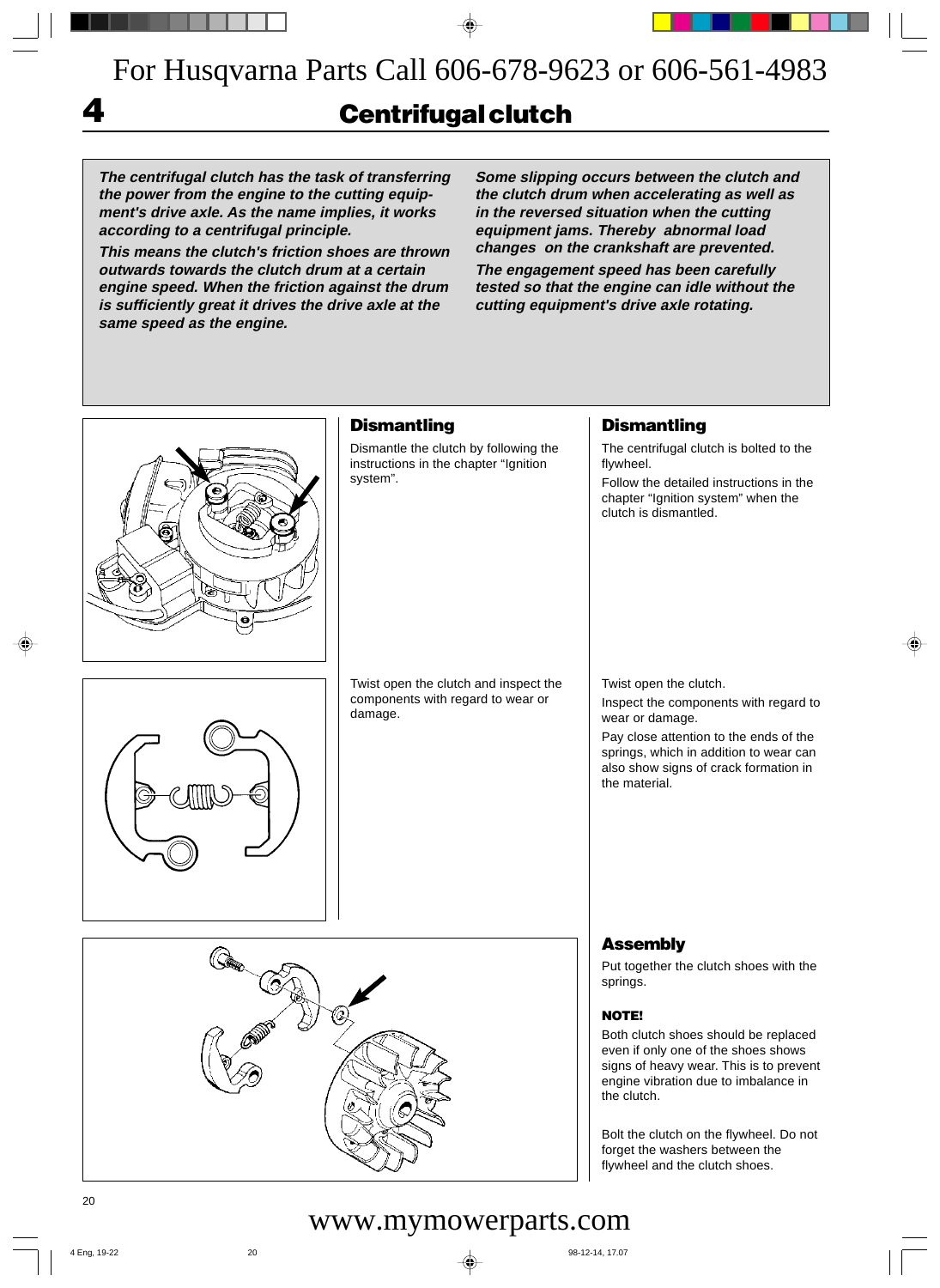# **Centrifugal clutch**



## **Replacing the clutch drum and drive axle**

Separate the shaft from the clutch cover.

Dismantle the clutch drum using the tool 502 52 16-01.



## **Replacing the clutch drum and drive axle**

Separate the shaft from the clutch cover.

Pull off the clutch cover complete with the drive axle and clutch drum.

**4**

The drum is screwed on the drive axle and can be dismantled using the tool 502 52 16-01.

If the diameter exceeds Ø 64.1 mm, the clutch drum should be replaced.

The bearing journalling the clutch drum in the clutch cover is glued in position using Loctite. To replace the bearing the cover can be heated to approx. 70°C by using a hot air gun so that the glue releases.

Dismantle the bearing using a suitable punch and hammer.

### **NOTE!**

Dismantle the shaft's securing clamp and rubber insert in the clutch cover so that these are not damaged when heating the cover.

Assembly is carried out in the reverse order as stated for dismantling.

Use Loctite intended for mounting bearings when fitting the bearings in the clutch cover.

#### **Model 322C**

Dismantle the clutch cover from the shaft.

Remove the shaft's securing components from the clutch cover.

Remove the circlip holding the clutch drum's axle spindle with the bearing.

Now knock off the clutch drum using a suitable punch and hammer.

The bearing is replaced in the same way as described above.

Assembly takes place in the reverse order as stated for dismantling.





### **Model 322C**

Dismantle the clutch cover and remove the shaft's securing components from the cover.

Remove the circlip.



Knock off the clutch drum.

Replace the bearing and fit the other components in the reverse order as stated for dismantling.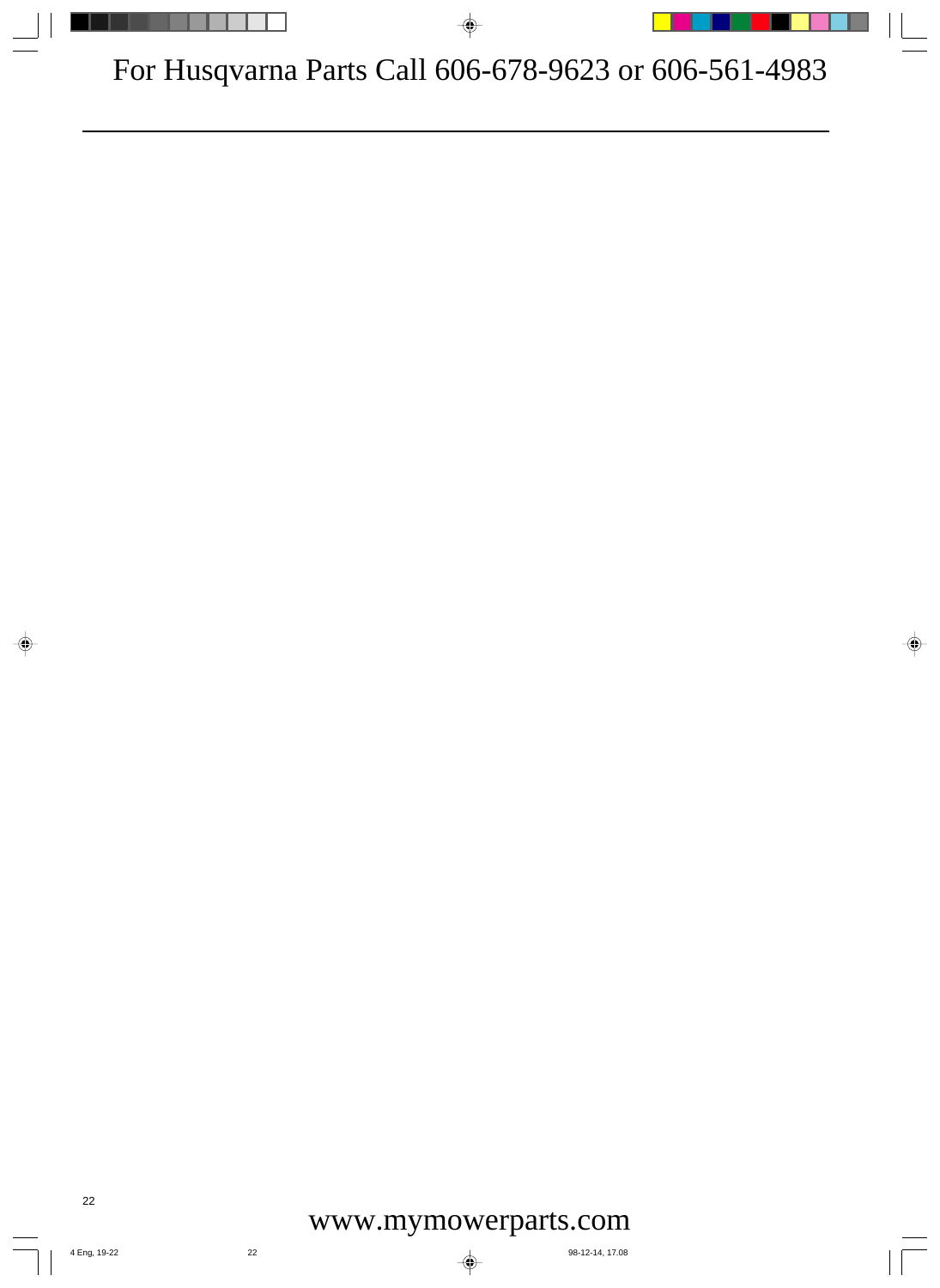

| Dismantling |     |
|-------------|-----|
| Assembly    | 25. |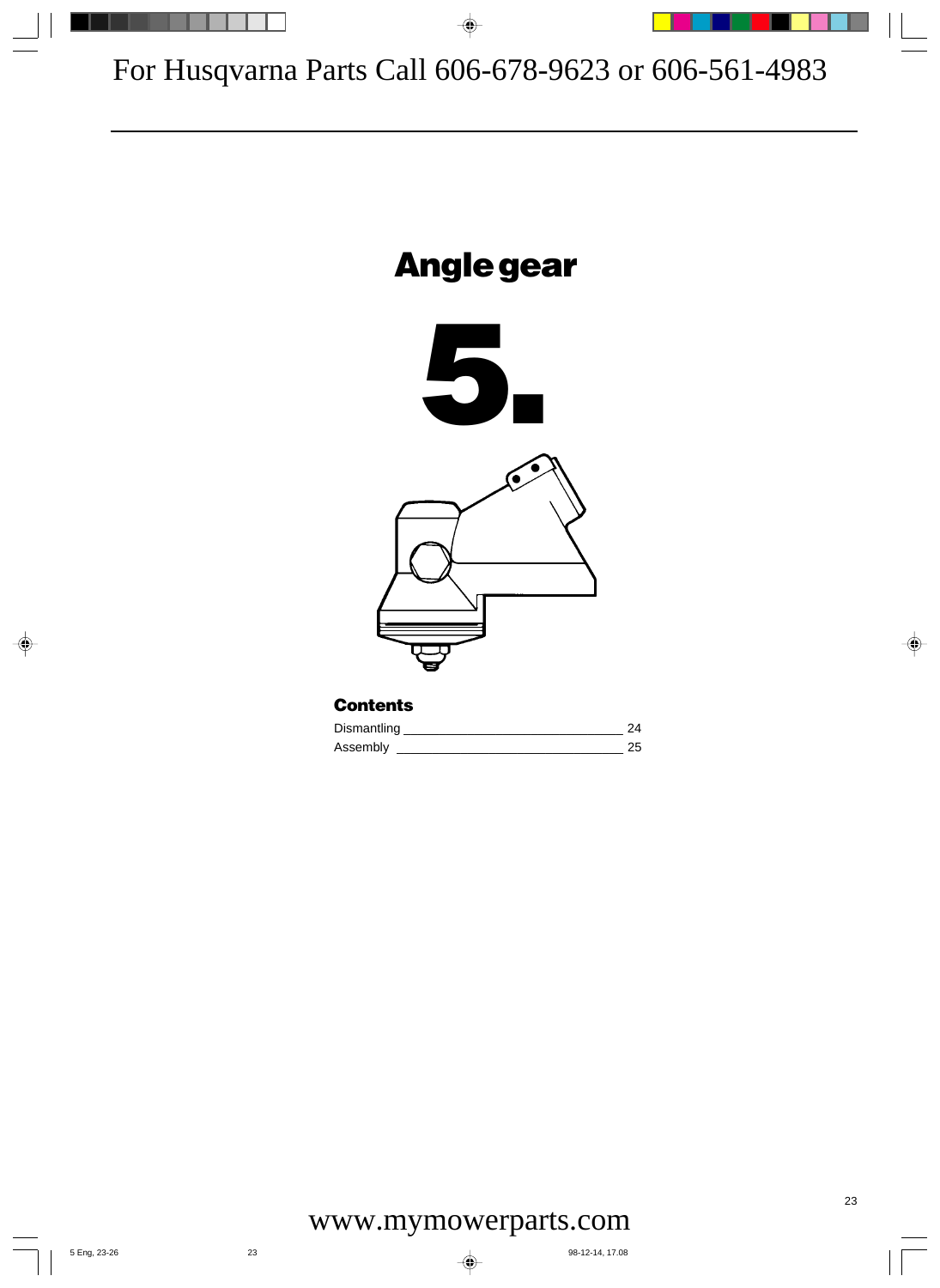# **5 Angle gear**

**The angle gear has two purposes:**

**The first is to gear down the engine's high speed to better suit the lower speed a blade or trimmer requires to work efficiently.**

**Secondly, the angle gear contributes towards the**

**operator's working stance so that it is comfortable and at the same time efficient. In other words, the power from the engine via the drive axle shall be angled so that the cutting equipment works parallel with the ground.**



## **Dismantling**

Remove the angle gear from the shaft. Remove the circlips holding the bearings on the input respective output axles.

#### Heat the entire angle gear to approx. 110°C and first dismantle the input axle and then the output axle.

## **Dismantling**

- 1. Dismantle the cutting equipment and its guard.
- 2. Loosen the bolt holding the angle gear on the shaft and remove the angle gear.
- 3. Remove the circlips holding the bearings on the output axle (illustrated) respective on the input axle by using circlip pliers.

Heat the entire angle gear to approx. 110°C using a hot air gun.

Hit the angle gear against a wooden block so that the input axle with bearing falls out.

Now lift out the output axle. Wear protective gloves.

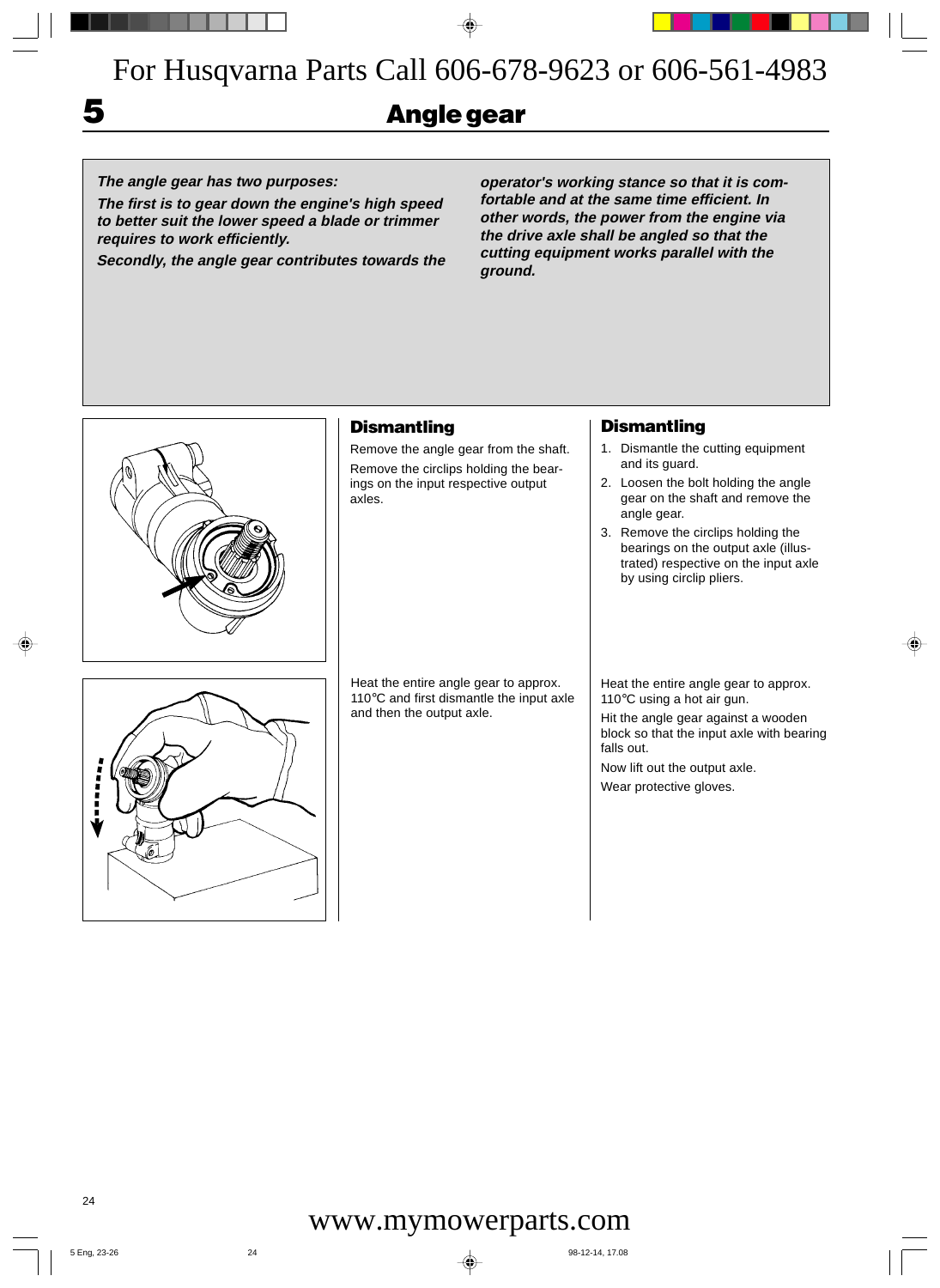# **Angle gear**





## **Assembly**

Clean all component parts and replace those that are worn or damaged.

**5**

Fit new bearings on respective axles. It is easier if the bearing is heated to approx. 110°C by using a hot air gun .

## **NOTE!**

Do not forget the circlip (A) that holds the bearing on the input axle.

Heat the gear housing to approx. 110°C and insert the output axle first and then the input axle.

Make sure the bearing bottoms in its seating.

Fit the circlips (B) and (C). Make sure they sit correctly in their grooves.

Other components are fitted in the reverse order as stated for dismantling.

### **NOTE!**

Do not forget to fill the gear to approx. 3/4 full using gearbox grease 503 97 64-01 once the plug (D) has been removed.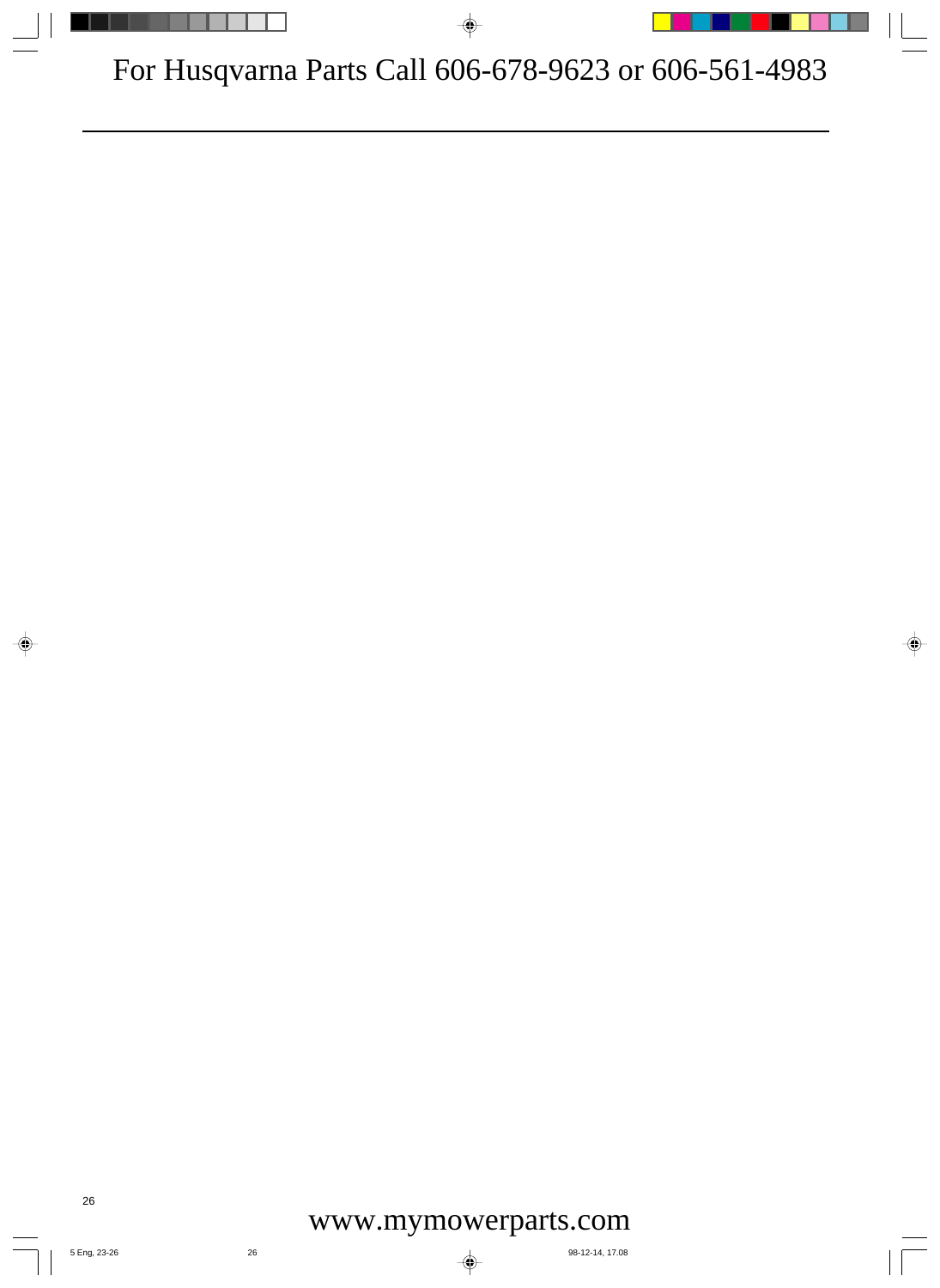# **Cylinder and piston**





## **Contents**

| Dismantling |  |
|-------------|--|
| Assembly    |  |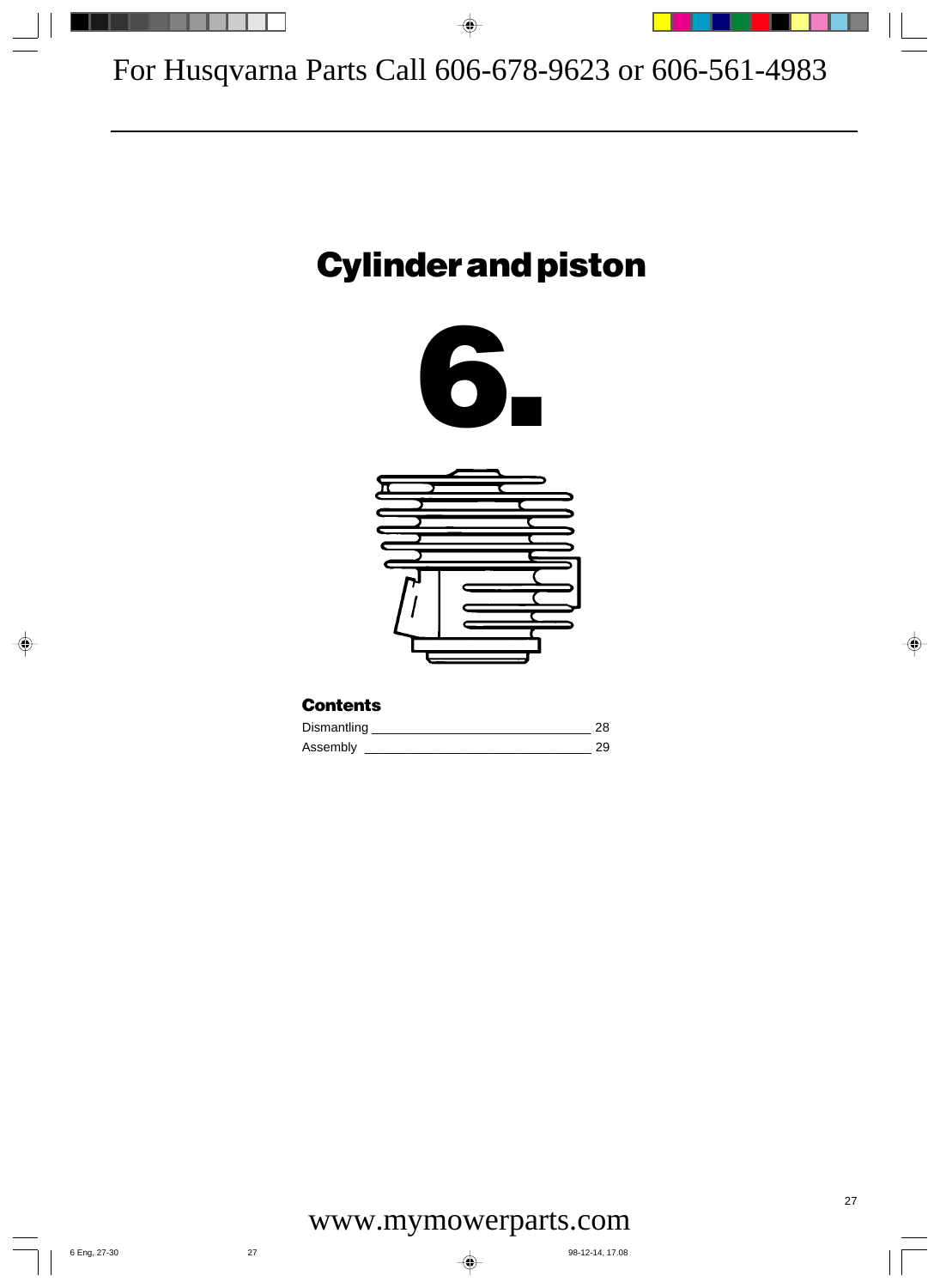**6**

# **Cylinder and piston**

**The cylinder and piston are two components that are exposed to the most strain in the engine. For example, they should withstand high speed, large changes in heat and high pressure. In addition, they should withstand wear. Despite the hard working conditions, serious cylinder and piston failures are quite unusual. Some of the reasons behind this are** **the new coating materials in the cylinder bore, new lubricants and improved manufacturing techniques.**

**Cleanliness is extremely important when servicing these components. We therefore recommend that the cylinder and the area around it is cleaned thoroughly before it is dismantled from the crankcase.**

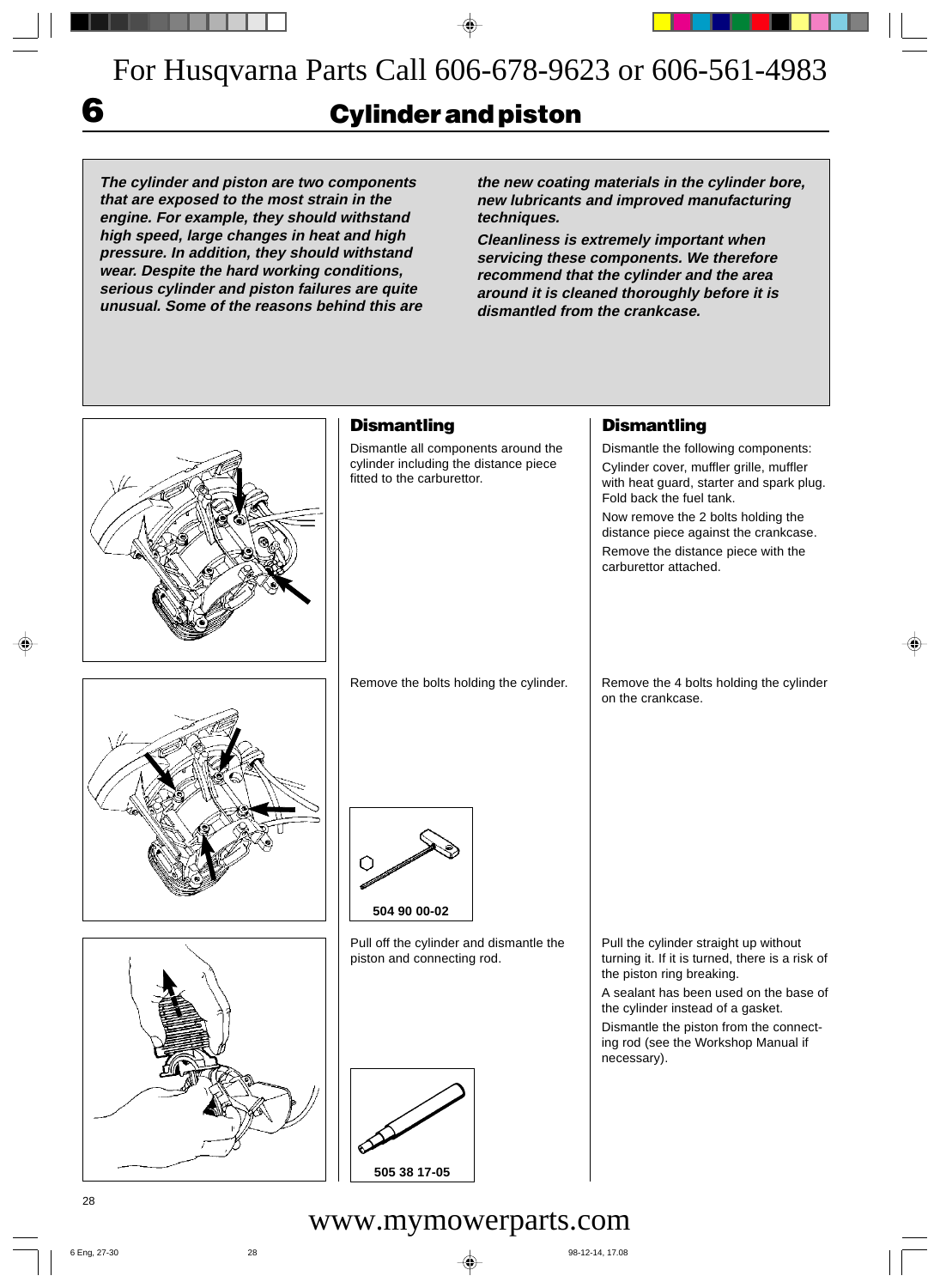# **Cylinder and piston**



**6**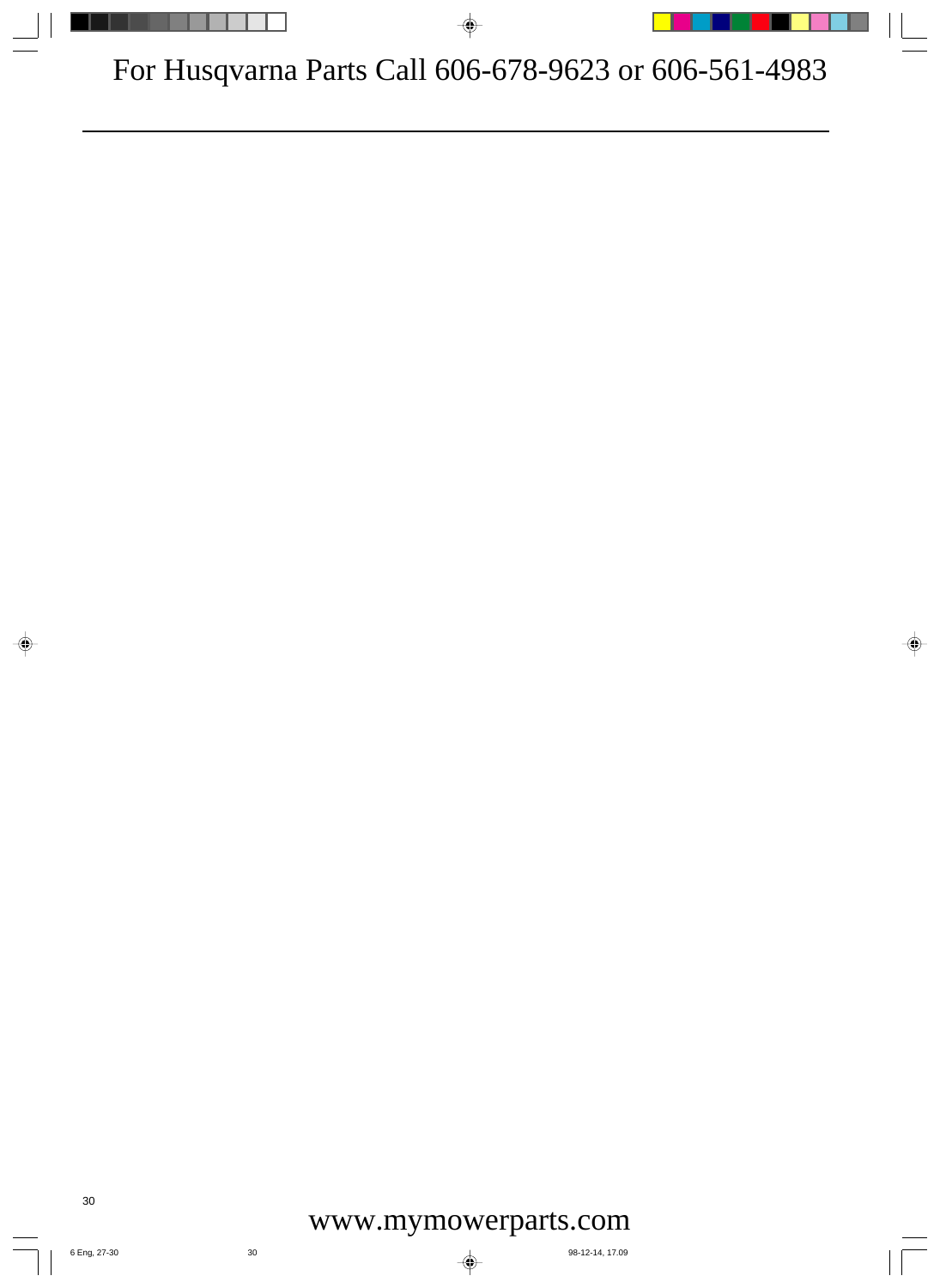# **Crankshaft and crankcase**



## **Contents** Dismantling 22 Assembly \_\_\_\_\_\_\_\_\_\_\_\_\_\_\_\_\_\_\_\_\_\_\_\_\_\_\_\_\_\_\_\_\_\_\_\_\_\_ 32